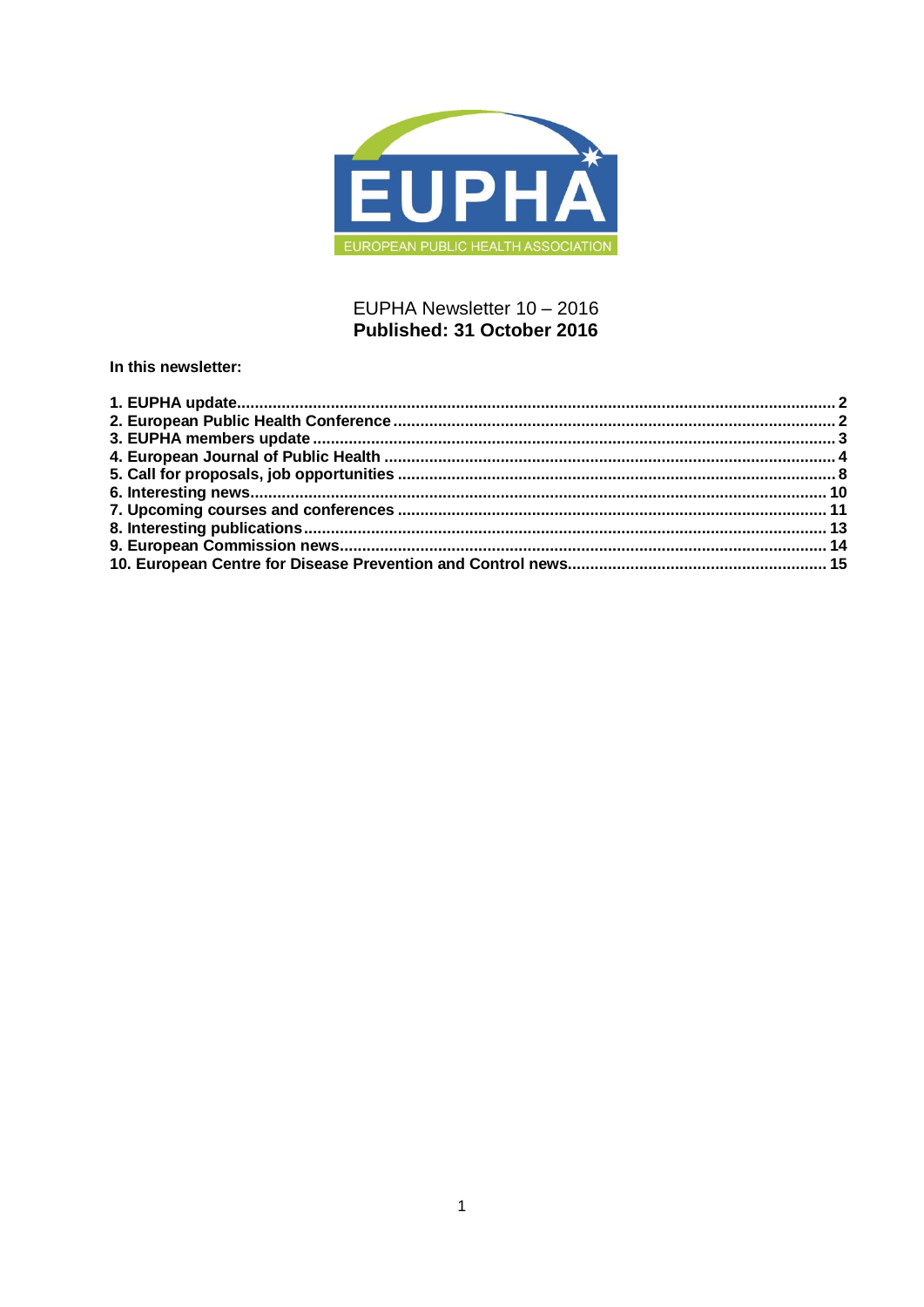# <span id="page-1-0"></span>**1. EUPHA update**

# **EUPHAnxt - October 2016 update**

EUPHAnxt is involved in a wide range of activities in Vienna 2016. All students and young professionals are welcome to join these events:

- Four skills building seminars and workshops co-organised by EUPHAnxt have been accepted and will take place in Vienna.
- An informal get together for students and young professionals will be organised after the welcome reception, on Thursday 10th of November 21:00, at Einstein, a pub next to the Vienna City Hall.

 EUPHAnxt annual meeting will be held on Thursday 10th of November 12.00-13.00. More information about the conference activities can be found on [EUPHAnxt Flash –](https://eupha.org/euphanxt-flash) Vienna 2016 [special edition](https://eupha.org/euphanxt-flash) **and** [EUPHAnxt Facebook page.](http://www.facebook.com/groups/165084840567729/) Join EUPHAnxt [here.](https://eupha.org/euphanxt)

## **EUPHA supports Implementing the Position of research and patient organisations on the General Data Protection Regulation**

Personal data is a vital resource for research that can save and improve lives. The Data Protection Regulation provides a strong basis for the safe use of personal data in research. Member States now have a crucial role to play in implementation.

Member States should:

- introduce clear laws for research with safeguards and exemptions that support research while respecting people's privacy;
- work across national ministries and with the research community to ensure that laws and guidance are practical, proportionate to any risks, and build on current good practice; and
- work together to promote harmonisation and compatibility between national systems where possible, to facilitate cross-border research.

[http://www.scienceeurope.org/wp-content/...](http://www.scienceeurope.org/wp-content/uploads/2016/10/EU-GDPR-implementation-Sep-2016.pdf)

## **Achievements of Slovak scientists presented in Brussels**

With regard to their involvement in the European Research Area, the presentations of two significant Slovak health research scientists were held during the meeting of the Research Working Party in Brussels on 23 September 2016.

Dr Iveta Nagyova from the Pavol Jozef Šafárik University in Košice presented the mission and activities of the European Public Health Association (EUPHA), where she acts as President of the Section of Chronic Diseases.

[http://pr.euractiv.com/pr/achievements-s...](http://pr.euractiv.com/pr/achievements-slovak-scientists-presented-brussels-146448)

# **Editorial in the EJPH on Brexit**

In European public health we trust? Dineke Zeegers Paget, Natasha Azzopardi Muscat, and Martin McKee Eur J Public Health 2016 26: 731 [\[Extract\]](http://eurpub.oxfordjournals.org/content/26/5/731.extract?etoc)

# <span id="page-1-1"></span>**2. European Public Health Conference**





## **9th European Public Health Conference: All for Health, Health for All Austria Centre Vienna, 9 - 12 November 2016**

The Vienna 2016 conference is approaching fast. The scientific programme offers a wide range of public health topics organised in 16 tracks:

A All for Health

B Health for All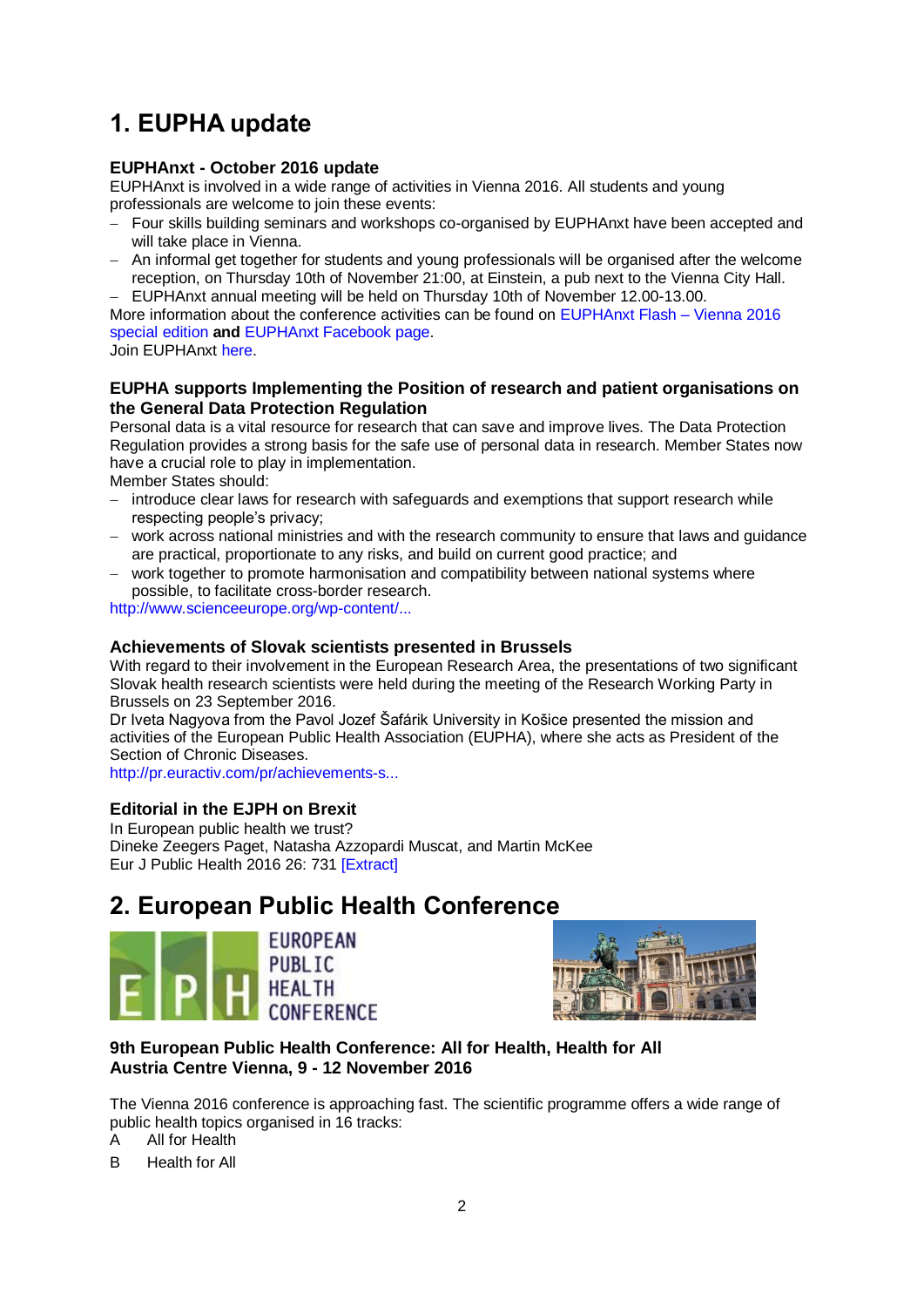- C European public health
- D Health promotion
- E Lifestyles
- F Chronic and non-communicable diseases
- G Migrant and ethnic minority health
- H Child and adolescent public health
- I Mental health
- K Health information and infectious diseases
- L Inequalities and social empowerment
- M Health services and systems research
- N Health and care: research, policy and practice
- O Health data, methodology, monitoring and reporting
- P Communication in public health
- Q Workforce development and the work place

In the programme, there is ample time for networking, including 25 meetings inviting participants to 'Join the network'.

Last chance to register:<https://ephconference.eu/registration-fees-and-information-20>

# <span id="page-2-0"></span>**3. EUPHA members update**

## **News from SESPAS, the Spanish Society of Public Health and Health Administration**

SESPAS is pleased to announce its [XVII conference,](http://congresosespas.es/en/) jointly organised by SESPAS, the Health Economics Association (AES) and the Spanish Society of Epidemiology (SEE), to be held in Barcelona between the 6<sup>th</sup> and 8<sup>th</sup> of September, 2017. The overall theme of the conference – Science for Action - is inspired by the idea that by offering rigorous analysis and scientific method, we can counter the growing ability of special interest groups to define and dominate the political agenda. We invite everyone to attend the meeting and to actively participate with your contributions to make this first joint SESPAS Congress a success. We will soon distribute its programme, highlighting the international speakers and sessions.

SESPAS' president, Beatriz González López-Valcárcel, successfully represented EUPHA in the first General Assembly of the [Alliance of Public Health Associations of the Americas \(AASPA\),](http://www.wfpha.org/publications/news/139-2015-04-30-07-34-46) held in Panama from July 28 to 30. Furthermore, SESPAS participated in the [Preventing Overdiagnosis](http://www.preventingoverdiagnosis.net/?page_id=1180)  [Conference](http://www.preventingoverdiagnosis.net/?page_id=1180) held in Barcelona last September, co-organising a workshop on *Iatrogenics* with the Spanish Organization of Medical Colleges (OMC). SESPAS continues collaborating with the [Health](http://www.healthandtradenetwork.org/)  [and Trade Network](http://www.healthandtradenetwork.org/) to prevent the negative health effects from international trade agreements like the TTIP. Our society will also participate in the EPHC preconference 'Making health instead of care as the business of healthcare - Enhancing the advocacy role of national public health associations in Europe', on Wednesday 9 November (14:00-17:00), jointly organised with the Dutch society. Last September SESPAS published a positioning on the debate of compulsory vaccination in Spain with the title ["Individual and collective responsibilities of the institutions, professionals and the](http://www.sespas.es/adminweb/uploads/docs/Posicionamiento%20SESPAS%20Responsabilidades%20individuales%20y%20colectivas%20en%20relacion%20a%20las%20vacunas.pdf)  [population regarding vaccines"](http://www.sespas.es/adminweb/uploads/docs/Posicionamiento%20SESPAS%20Responsabilidades%20individuales%20y%20colectivas%20en%20relacion%20a%20las%20vacunas.pdf). The society also endorsed in September an international positioning on [Implementing the General Data Protection Regulation to maintain a competitive environment for](http://www.sespas.es/adminweb/uploads/docs/EU%20-%20GDPR%20implementation%20-%20Sep%202016.pdf)  [research in Europe.](http://www.sespas.es/adminweb/uploads/docs/EU%20-%20GDPR%20implementation%20-%20Sep%202016.pdf) And next November, the 2016 SESPAS Report "Public health and health policies: from knowledge to action" will be officially presented in the Andalusian Public Health School and will soon be available in SESPAS website.

For more information, please visit our website<http://www.sespas.es/>

# **Public Health Switzerland: annual conference**

Menschen auf der Flucht – eine Herausforderung für das Schweizer Gesundheitssystem / « Les réfugiés et personnes déplacées – un défi pour le système de santé suisse »

## Date / Location:

15. November 2016, Weltpostverein, Bern / 15 novembre 2016, Union Postale Universelle, Berne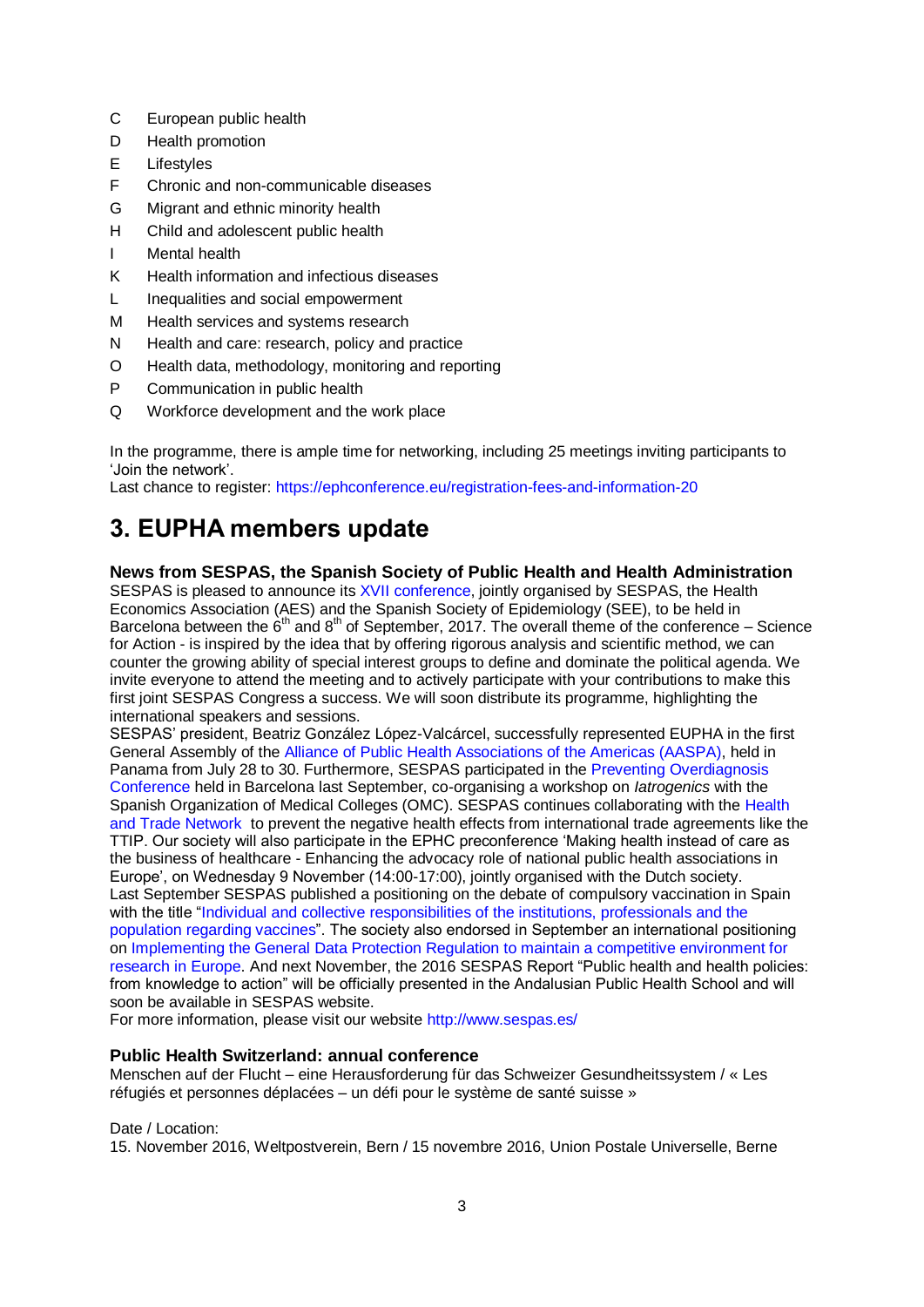Organiser: Public Health Schweiz und Swiss School of Public Health (SSPH+) / Santé publique Suisse et la Swiss School of Public Health (SSPH+). [http://conference.public-health.ch](http://conference.public-health.ch/)

## **French Society of Public Health: call against tobacco**

The French Society of Public Health (SFSP) is supporting the call fro public health professionals to act against tobacco. The alliance includes more than 30 organisations both national and international. The objective is to have 100'000 signatures to support this initiative. Sign up now: Pour signer : [http://appeldes100000.fr/](http://eye.sbc29.com/c?p=xBAFBO71RUzQpEjQhgkHMuM0Dg3EENCg0J8D7PfQrdDTQtCd8x98ZWPQ1gO5aHR0cDovL2FwcGVsZGVzMTAwMDAwLmZyL6U1ODE3NsQQTQQxQic8-EjQuNCR0NPQ3tCxUegsrWV5ZS5zYmMyOS5jb23EFPNwSdDb0JN8PgT_0Ihx0KA_0J0x0NfQgxXQlu8)

# <span id="page-3-0"></span>**4. European Journal of Public Health**



[The European Journal of Public Health](http://eurpub.oxfordjournals.org/) is a multidisciplinary journal in the field of public health.

The EJPH is published bimonthly. The journal provides a forum for discussion and debate of current international public health issues with a focus on the European region. In 2016, the impact factor of the journal is at 2.751. The 5-year impact factor is 2.512. The EJPH is the official journal of EUPHA.

## **Eur J Public Health Table of Contents for October 1, 2016; Vol. 26, No. 5 Editorials**

In European public health we trust? Dineke Zeegers Paget, Natasha Azzopardi Muscat, and Martin McKee Eur J Public Health 2016 26: 731 [\[Extract\]](http://eurpub.oxfordjournals.org/content/26/5/731.extract?etoc)

The future of public health practice in Europe Natasha Azzopardi-Muscat Eur J Public Health 2016 26: 732 [\[Extract\]](http://eurpub.oxfordjournals.org/content/26/5/732.extract?etoc)

## **Viewpoints**

Public health competences: from potential to action Anders Foldspang Eur J Public Health 2016 26: 733-734 [\[Extract\]](http://eurpub.oxfordjournals.org/content/26/5/733.extract?etoc)

Public health competencies: prioritization and leadership Katarzyna Czabanowska Eur J Public Health 2016 26: 734-735 [\[Abstract\]](http://eurpub.oxfordjournals.org/content/26/5/734.abstract?etoc)

ISIS? Crop failure? And no antibiotics? What training will we need for the future of public health John Middleton Eur J Public Health 2016 26: 735-736 [\[Extract\]](http://eurpub.oxfordjournals.org/content/26/5/735.extract?etoc)

## **Health services research**

An examination of unmet health needs as perceived by Roma in Central and Eastern Europe Vishal S. Arora, Charlotte Kühlbrandt, and Martin McKee Eur J Public Health 2016 26: 737-742 [\[Abstract\]](http://eurpub.oxfordjournals.org/content/26/5/737.abstract?etoc)

Health-care-related adverse events leading to admission in older individuals: incidence, predictive factors and consequences Fabienne J.H. Magdelijns, R.E.M. van Avesaath, E. Pijpers, C.D.A. Stehouwer, and P.M. Stassen Eur J Public Health 2016 26: 743-748 [\[Abstract\]](http://eurpub.oxfordjournals.org/content/26/5/743.abstract?etoc)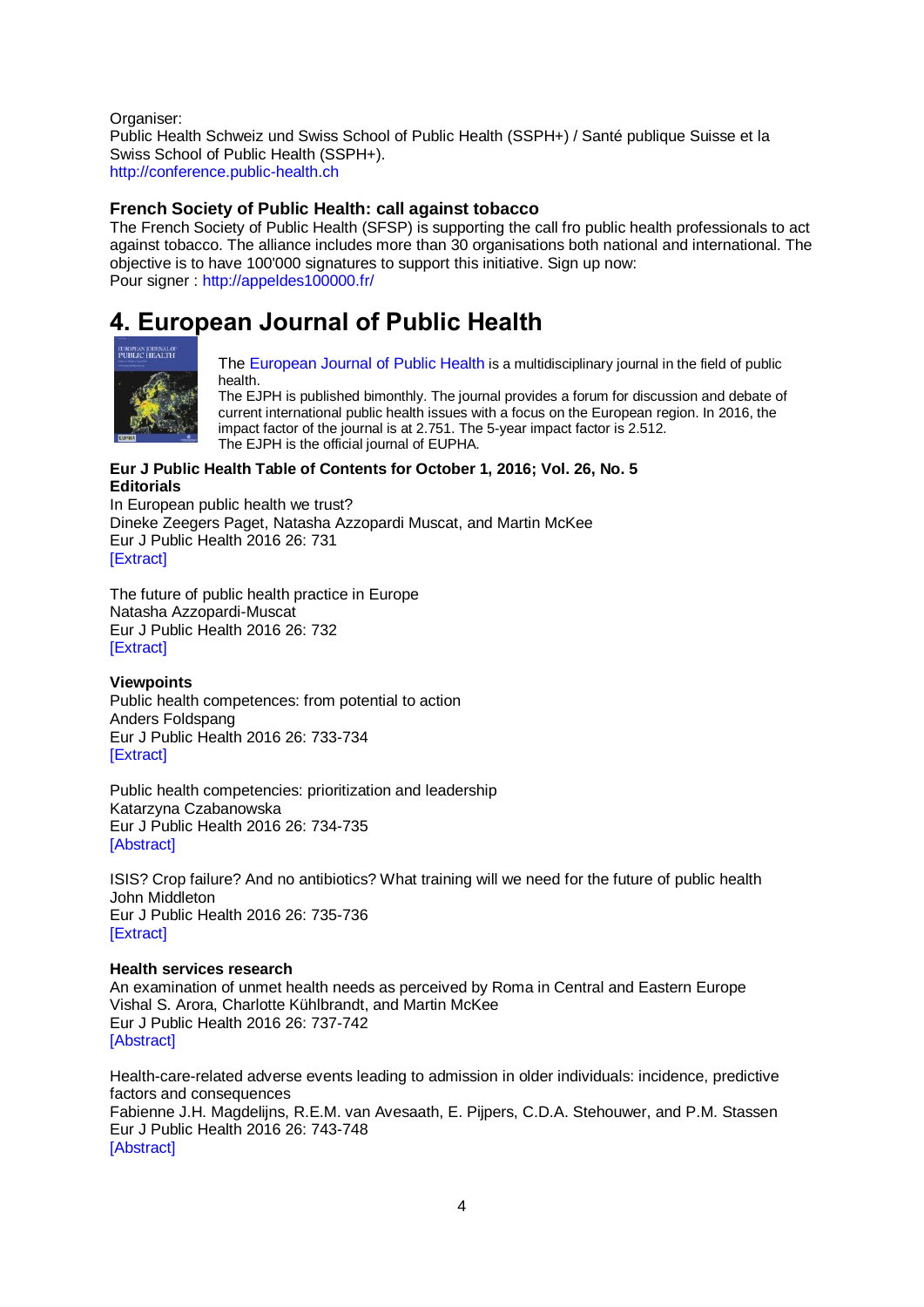Association of searching for health-related information online with self-rated health in the European Union Thomas Hone, Raffaele Palladino, and Filippos T. Filippidis Eur J Public Health 2016 26: 748-753 [\[Abstract\]](http://eurpub.oxfordjournals.org/content/26/5/748.abstract?etoc)

Variation in induction of labour rates across Irish hospitals; a cross-sectional study Sarah-Jo Sinnott, Richard Layte, Aoife Brick, and Michael J. Turner Eur J Public Health 2016 26: 753-760 [\[Abstract\]](http://eurpub.oxfordjournals.org/content/26/5/753.abstract?etoc)

Geographic and socioeconomic differences in access to revascularization following acute myocardial infarction Giuliana De Luca, Alessio Petrelli, Tania Landriscina, Roberto Gnavi, Massimo Giammaria, and Giuseppe Costa Eur J Public Health 2016 26: 760-765 [\[Abstract\]](http://eurpub.oxfordjournals.org/content/26/5/760.abstract?etoc)

### **Economic recession and health**

Economic downturns during the life-course and late-life health: an analysis of 11 European countries Philipp Hessel and Mauricio Avendano Eur J Public Health 2016 26: 766-771 [\[Abstract\]](http://eurpub.oxfordjournals.org/content/26/5/766.abstract?etoc)

Changes between pre-crisis and crisis period in socioeconomic inequalities in health and stimulant use in Netherlands Jan-Willem Bruggink, Moniek C.M. de Goeij, Ferdy Otten, and Anton E. Kunst Eur J Public Health 2016 26: 772-777 **[\[Abstract\]](http://eurpub.oxfordjournals.org/content/26/5/772.abstract?etoc)** 

Does unemployment cause long-term mortality? Selection and causation after the 1992–96 deep Swedish recession Denny Vågerö and Anthony M. Garcy Eur J Public Health 2016 26: 778-783 [\[Abstract\]](http://eurpub.oxfordjournals.org/content/26/5/778.abstract?etoc) **OPEN ACCESS**

Patterns of life expectancy before and during economic recession, 2003–12: a European regions panel approach Xavier Bartoll and Marc Marí-Dell'Olmo Eur J Public Health 2016 26: 783-788 [\[Abstract\]](http://eurpub.oxfordjournals.org/content/26/5/783.abstract?etoc)

The impact of the housing crisis on self-reported health in Europe: multilevel longitudinal modelling of 27 EU countries Amy Clair, Aaron Reeves, Rachel Loopstra, Martin McKee, Danny Dorling, and David Stuckler Eur J Public Health 2016 26: 788-793 [\[Abstract\]](http://eurpub.oxfordjournals.org/content/26/5/788.abstract?etoc) **OPEN ACCESS**

#### **Socioeconomic determinants**

Health inequalities in the Netherlands: trends in quality-adjusted life expectancy (QALE) by educational level Maria Gheorghe, Parida Wubulihasimu, Frederik Peters, Wilma Nusselder, and Pieter H.M. Van Baal Eur J Public Health 2016 26: 794-799 [\[Abstract\]](http://eurpub.oxfordjournals.org/content/26/5/794.abstract?etoc)

Do socioeconomic disparities in stroke and its consequences decrease in older age? Olivier Grimaud, Pascale Roussel, Alexis Schnitzler, Ryan Demmer, and Gwenn Menvielle Eur J Public Health 2016 26: 799-804 [\[Abstract\]](http://eurpub.oxfordjournals.org/content/26/5/799.abstract?etoc)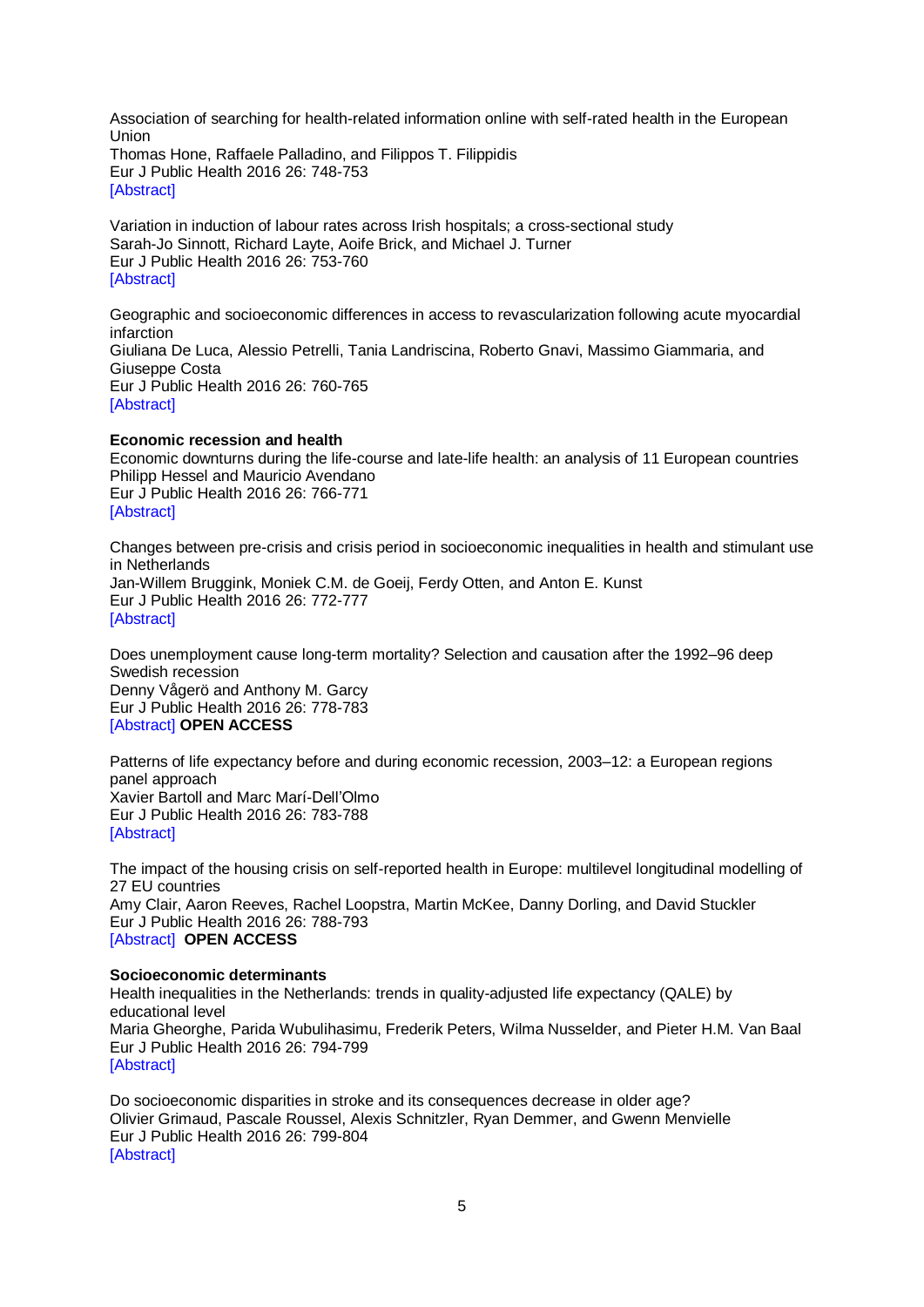Socioeconomic inequalities in breast cancer incidence and mortality in Europe—a systematic review and meta-analysis Adam Lundqvist, Emelie Andersson, Ida Ahlberg, Mef Nilbert, and Ulf Gerdtham Eur J Public Health 2016 26: 804-813 [\[Abstract\]](http://eurpub.oxfordjournals.org/content/26/5/804.abstract?etoc) **OPEN ACCESS**

Employment status and income as potential mediators of educational inequalities in population mental health Srinivasa Vittal Katikireddi, Claire L. Niedzwiedz, and Frank Popham Eur J Public Health 2016 26: 814-816

## [\[Abstract\]](http://eurpub.oxfordjournals.org/content/26/5/814.abstract?etoc) **OPEN ACCESS**

#### **Tobacco**

Smokeless tobacco use in Sweden and other 17 European countries Maria E. Leon, Alessandra Lugo, Paolo Boffetta, Anna Gilmore, Hana Ross, Joachim Schüz, Carlo La Vecchia, and Silvano Gallus Eur J Public Health 2016 26: 817-821 [\[Abstract\]](http://eurpub.oxfordjournals.org/content/26/5/817.abstract?etoc)

Tobacco use among children in Romanian foster care homes Ferencz Iozsef Lorand, Abram Zoltan, Schmidt Lorand, Balazs Peter, and Kristie L. Foley Eur J Public Health 2016 26: 822-826 [\[Abstract\]](http://eurpub.oxfordjournals.org/content/26/5/822.abstract?etoc)

The contribution of smoking to mortality during working age at different levels of leisure-time physical activity

Tea Lallukka, Jouni Lahti, Eero Lahelma, and Ossi Rahkonen Eur J Public Health 2016 26: 826-830 [\[Abstract\]](http://eurpub.oxfordjournals.org/content/26/5/826.abstract?etoc)

Mortality risk attributable to smoking, hypertension and diabetes among English and Brazilian older adults (The ELSA and Bambui cohort ageing studies) Cesar de Oliveira, Michael G. Marmot, Panayotes Demakakos, Juliana Vaz de Melo Mambrini, Sérgio Viana Peixoto, and Maria Fernanda Lima-Costa Eur J Public Health 2016 26: 831-835 [\[Abstract\]](http://eurpub.oxfordjournals.org/content/26/5/831.abstract?etoc) **OPEN ACCESS**

Variation in health warning effectiveness on cigarette packs: a need for regulation? Olivia M. Maynard, Monika Misak, and Marcus R. Munafò Eur J Public Health 2016 26: 836-838 [\[Abstract\]](http://eurpub.oxfordjournals.org/content/26/5/836.abstract?etoc) **OPEN ACCESS**

Design and marketing features influencing choice of e-cigarettes and tobacco in the EU Anthony A. Laverty, Constantine I. Vardavas, and Filippos T. Filippidis Eur J Public Health 2016 26: 838-841 [\[Abstract\]](http://eurpub.oxfordjournals.org/content/26/5/838.abstract?etoc) **OPEN ACCESS**

Voluntary home smoking ban: prevalence, trend and determinants in Italy Silvano Gallus, Alessandra Lugo, Giuseppe Gorini, Paolo Colombo, Roberta Pacifici, and Esteve Fernandez Eur J Public Health 2016 26: 841-844 [\[Abstract\]](http://eurpub.oxfordjournals.org/content/26/5/841.abstract?etoc)

#### **Alcohol**

In-person and computer-based alcohol interventions at general hospitals: reach and retention Jennis Freyer-Adam, Sophie Baumann, Katja Haberecht, Stefanie Tobschall, Inga Schnuerer, Kornelia Bruss, Elke Bandelin, Ulrich John, and Beate Gaertner Eur J Public Health 2016 26: 844-849 [\[Abstract\]](http://eurpub.oxfordjournals.org/content/26/5/844.abstract?etoc)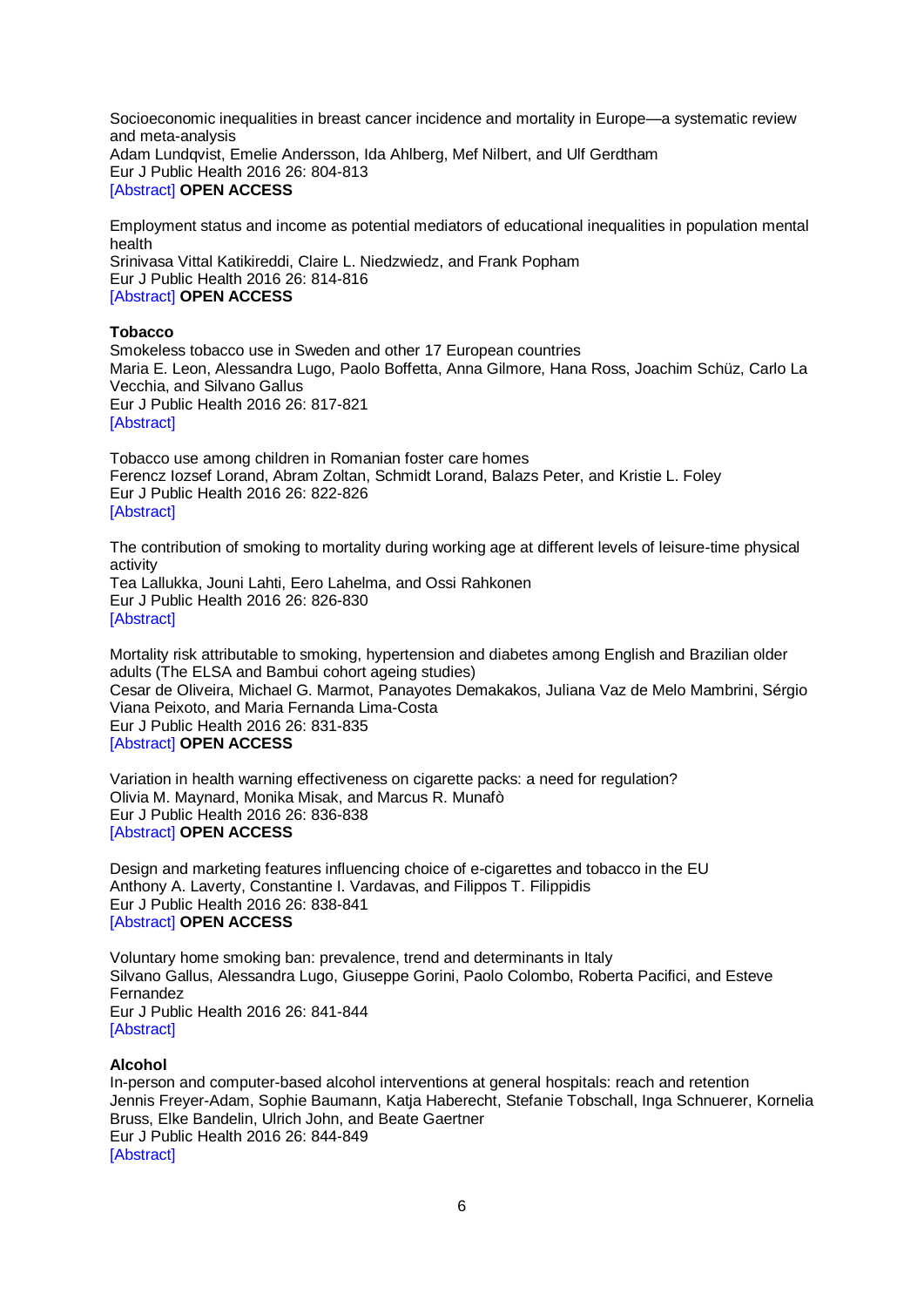Geographical variation in the prevalence of heavy drinking in young Swiss men Simon Foster, Leonhard Held, Gerhard Gmel, and Meichun Mohler-Kuo Eur J Public Health 2016 26: 850-855 [\[Abstract\]](http://eurpub.oxfordjournals.org/content/26/5/850.abstract?etoc)

Childhood placement in out-of-home care in relation to psychosocial outcomes in adults with fetal alcohol syndrome Jenny Rangmar, Annika Dahlgren Sandberg, Marita Aronson, and Claudia Fahlke Eur J Public Health 2016 26: 856-861 [\[Abstract\]](http://eurpub.oxfordjournals.org/content/26/5/856.abstract?etoc)

#### **Mental health**

Violence victimisation—a watershed for young women's mental and physical health Anna Palm, Ingela Danielsson, Alkistis Skalkidou, Niclas Olofsson, and Ulf Högberg Eur J Public Health 2016 26: 861-867 [\[Abstract\]](http://eurpub.oxfordjournals.org/content/26/5/861.abstract?etoc) **OPEN ACCESS**

Mortality trends in cardiovascular causes in schizophrenia, bipolar and unipolar mood disorder in Sweden 1987–2010 Urban Ösby, Jeanette Westman, Jonas Hällgren, and Mika Gissler Eur J Public Health 2016 26: 867-871 [\[Abstract\]](http://eurpub.oxfordjournals.org/content/26/5/867.abstract?etoc) **OPEN ACCESS**

Gender inequalities in mental wellbeing in 26 European countries: do welfare regimes matter? Stefanie Dreger, Thomas Gerlinger, and Gabriele Bolte Eur J Public Health 2016 26: 872-876 [\[Abstract\]](http://eurpub.oxfordjournals.org/content/26/5/872.abstract?etoc)

#### **Infectious diseases**

Influence of season and type of restaurants on sashimi microbiota S. Miguéis, A.T. Moura, C. Saraiva, and A. Esteves Eur J Public Health 2016 26: 877-881 [\[Abstract\]](http://eurpub.oxfordjournals.org/content/26/5/877.abstract?etoc)

Smoking may increase the risk of hospitalization due to influenza Pere Godoy, Jesús Castilla, José María Mayoral, Miguel Delgado-Rodríguez, Vicente Martín, Jenaro Astray, Núria Soldevila, Fernando González-Candelas, Ady Castro, Maretva Baricot, Sonia Tamames, Jordi Alonso, Juan C. Galán, José María Quintana, Tomás Pumarola, Angela Domínguez, and and the CIBERESP Cases and Controls in Pandemic Influenza Working Group, Spain Eur J Public Health 2016 26: 882-887 [\[Abstract\]](http://eurpub.oxfordjournals.org/content/26/5/882.abstract?etoc)

Pneumococcal pneumonia vaccine breakthroughs and failures after 13-valent pneumococcal conjugated vaccine Ana Filipe Almeida, Joana Sobrinho-Simões, Catarina Ferraz, Teresa Nunes, and Luisa Vaz Eur J Public Health 2016 26: 887-889 [\[Abstract\]](http://eurpub.oxfordjournals.org/content/26/5/887.abstract?etoc)

Effects of annual influenza vaccination on mortality in patients with heart failure Vendula Blaya-Nováková, Francisco J. Prado-Galbarro, and Antonio Sarría-Santamera Eur J Public Health 2016 26: 890-892 [\[Abstract\]](http://eurpub.oxfordjournals.org/content/26/5/890.abstract?etoc)

### **European Public Health News**

European Public Health News / EUPHA President's Column / EUPHA Office Column / EUPHA members' column: terrorists 'activities' in France from a public health perspective / Message from the WHO Regional Director for Europe / Message by Vytenis Andriukaitis, EU commissioner for health and food safety on the commission's draft scientific criteria to identify endocrine disruptors for regulating pesticides and biocides / 9th European Public Health Conference—'all for health—health for all'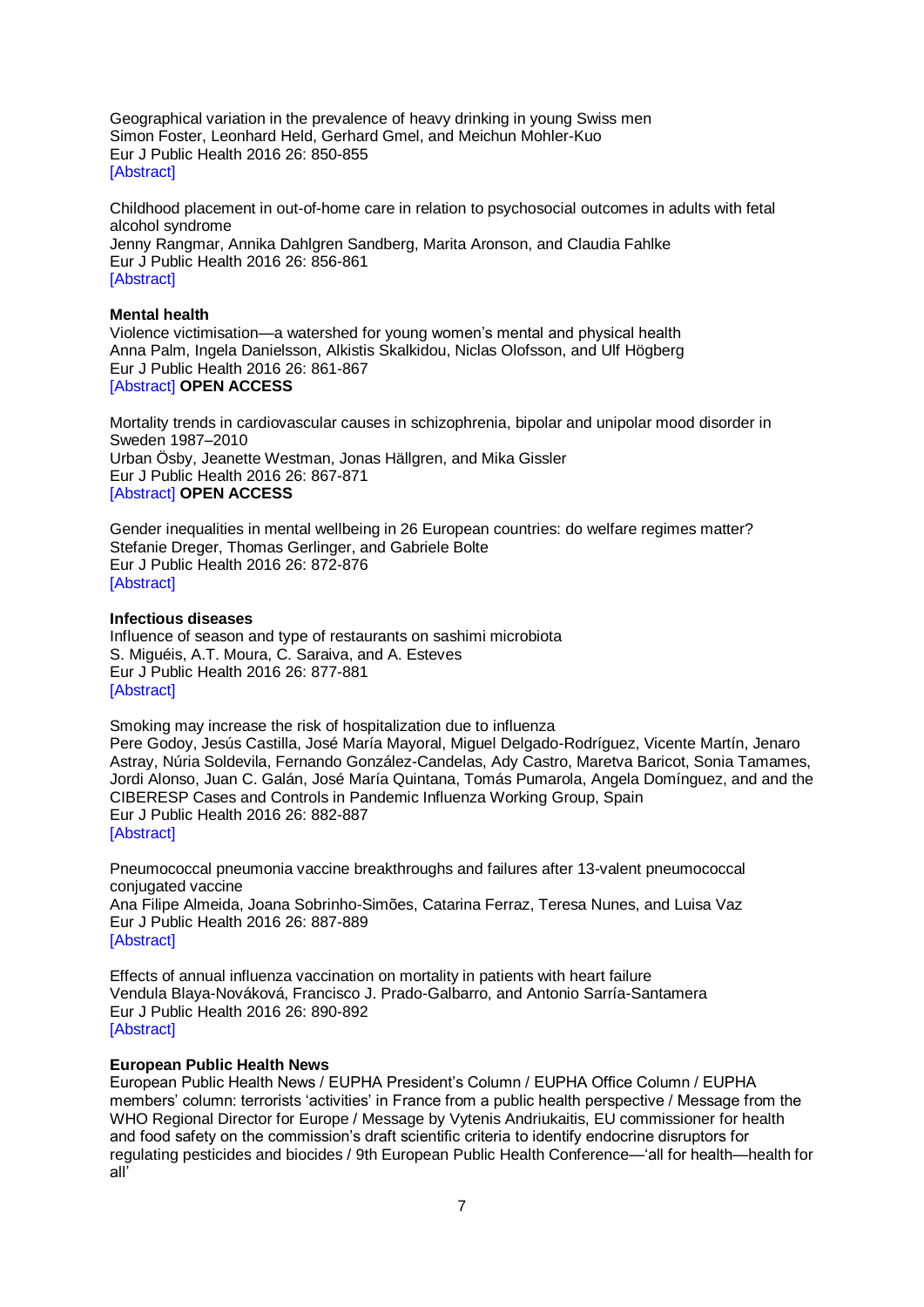Dineke Zeegers Paget, Martin McKee, Dineke Zeegers Paget, Yves Charpak, Pierre Lombrail, Zsuzsana Jakab, Vytenis Andriukaitis, and Dineke Zeegers Paget Eur J Public Health 2016 26: 893-896 [\[Extract\]](http://eurpub.oxfordjournals.org/content/26/5/893.extract?etoc)

# <span id="page-7-0"></span>**5. Call for proposals, job opportunities**

# **Job vacancy at the European Centre for Disease Prevention and Control (ECDC)**

The European Centre for Disease Prevention and Control (ECDC) invites applications for the following position:

Head of Section Public Health Training (PHC)

The deadline is 14 November 2016. For more information, visit the ECDC website: <http://ecdc.europa.eu/en/aboutus/jobs/Pages/JobOpportunities.aspx>

# **Vacancy notice for the post of Director of ECDC**

The Director is the legal representative and public face of the European Centre for Disease Prevention and Control (ECDC) and is accountable to the ECDC Management Board. She/he will lead and manage ECDC and take overall responsibility for its operations, ensuring the achievement of ECDC's objectives.

For detailed information on the job description, requirements and the application procedure, please visit the ECDC website at:<http://ecdc.europa.eu/en/aboutus/jobs/Pages/JobOpportunities.aspx> The deadline for applications is 9 November 2016 at 12:00 noon Brussels time.

## **Call for papers: The Role of Digital Health to Support the Achievement of the Sustainable Development Goals (SDGs)**

*International Journal of Medical Informatics*  **Deadlines:**

*Submit abstract: December 19, 2016 Internal review abstracts for scope: January 16, 2017 Submit full manuscript: March 31, 2017* **Rationale:**

According to the World Health Organization, available data show that, in spite of the major progress during the Millennium Development Goal (MDG) era, major challenges remain in terms of reducing maternal and child mortality, improving nutrition, and achieving further progress in the battle against infectious diseases such as HIV/AIDS, tuberculosis, malaria, neglected tropical diseases, and hepatitis. The situation analysis also provides evidence of the importance of addressing noncommunicable diseases and their risk factors, such as tobacco use, mental health problems, road traffic injuries, and environmental health issues.

Data on water and sanitation and air quality show that much more needs to be done to reduce risks to health. Weak health systems are a major obstacle in many countries, resulting in major deficiencies in universal health coverage for even the most basic health services and in inadequate preparedness for health emergencies. All these challenges are included under the Sustainable Development Goal (SDG) #3: "Ensure healthy lives and promote well-being for all at all ages".

On the other hand, the spread and uptake of information and communications technologies (ICT) have the potential to level the playing field, by reducing some of these challenges and enabling informationsharing that will assist in equalizing these differences. Many ICT systems and devices, initially expensive and of limited dissemination, have become affordable and are widely used across many levels of society. Digital health technologies will play a significant role in achieving the SDGs. **Main Theme:**

- We are soliciting manuscripts for inclusion in a special issue of Health Informatics titled, "**The Role of Digital Health to Support the Achievement of the Sustainable Development Goals (SDGs)**."
- We welcome conceptual or empirical manuscripts with a local, national or international focus on the topic of digital health technologies and the SDG #3.
- We are particularly interested in manuscripts that employ interdisciplinary, intersectional, and/or innovative approaches to the conceptualization and measurement of the use of digital health in the achievement of the SDG #3.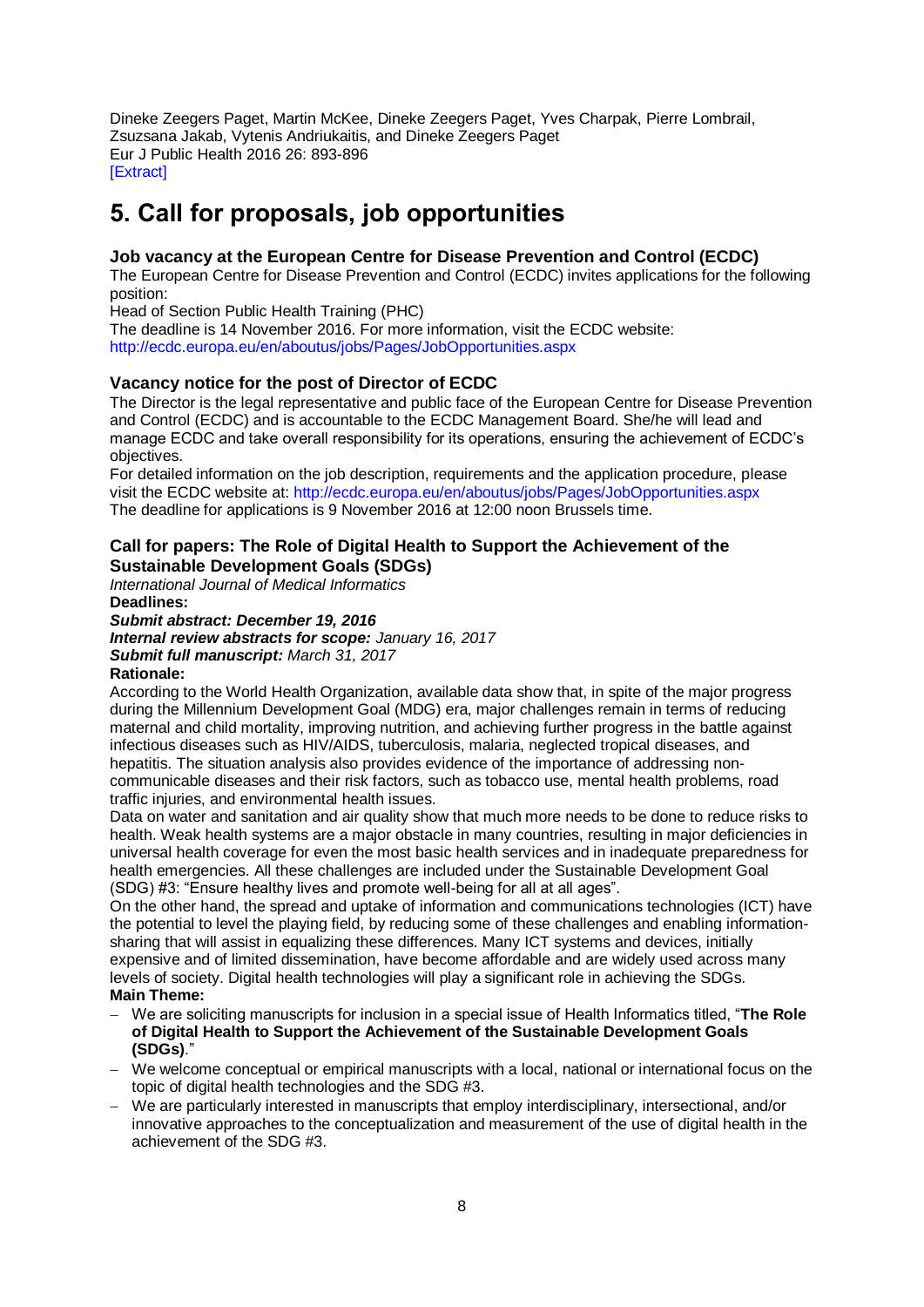It is envisioned that the collection of articles included in this special issue will provide robust support for future directions in the digital health research, advocacy, and policy related to the impact of the SDGs.

*The special issue of the International Journal of Medical Informatics will provide a platform for countries to make an analysis of what can be done in the area of digital health since the approval of the SDGs.*

### **Manuscript submission process:**

Review will take place in two stages.

First, we ask for extended abstracts of 900-1000 words, due December 19, 2016, that provide enough information about the conceptualization and measurement of digital health technologies and SDG #3 for review. We strongly encourage authors to mention: (1) the innovation in their approach to the study of digital health technologies and SDG #3; and (2) how this work will set the stage for future research, advocacy, and/or policy in this area.

Authors whose abstracts fall within the scope of the special issue will be invited to submit a full manuscript, due March 31, 2017. Acceptance of abstract does not ensure manuscript acceptance, as all manuscripts will be subject to full editorial board and peer review. <http://bit.ly/2eXzLqW>

## **Max Planck Institute for Demographic Research (MPIDR): Statistical analyst**

The Statistical Analyst will support the research carried out by the Max Planck Research Group: Gender Gaps in Health and Survival (GGHS) by performing statistical programming and by analyzing large datasets, particularly register datasets and population-based survey datasets. The analyst will also be responsible for cleaning and preparing datasets for analysis, and for providing assistance as needed with other data management activities.

The GGHS investigates whether gender differences in health and mortality are universal across countries and the extent to which ethnic background, social position, civil status, and reproduction drive these differences. The research interests of the group also encompass health trends at older ages, determinants of long-term care use, cohort differences in health at older ages, and related topics.

The Statistical Analyst may also be asked to help teach some courses. Knowledge of German is not a requirement.

Required:

- a PhD in statistics, biostatistics, mathematics, or applied disciplines with strong quantitative skills, or more than three years of post-graduate work experience in a similar position
- experience using statistical software (e.g., Stata, R)
- knowledge of statistical methods commonly used in epidemiology, social science, and demography (e.g., ordinary least squares and logistic regression models, longitudinal data analysis, survival analysis, and multilevel models)

Preferred:

- experience working with large-scale datasets and multiple projects simultaneously
- $-$  experience analyzing health-related data
- ability to work equally well independently and in a collaborative setting
- an interest in learning new methods

Applications should include (in one pdf file):

- $-$  a detailed CV
- a letter of interest (maximum two pages)
- full contact information (e-mail and mail addresses) of two references

Applications should be sent to: apply-gghs@demogr.mpg.de. To ensure consideration, please submit your application by **December 9, 2016**. The review of applications will continue until the position is filled. Preference will be given to candidates who are able to start at an earlier point in time. The initial appointment is for 3 years, but may be extended.

## **Max Planck Institute for Demographic Research (MPIDR): Post-Doctoral Fellow or Research Scientist**

The post-doc / research scientist will carry out research within the Max Planck Research Group: Gender Gaps in Health and Survival. His/her research will focus on investigating gender differences in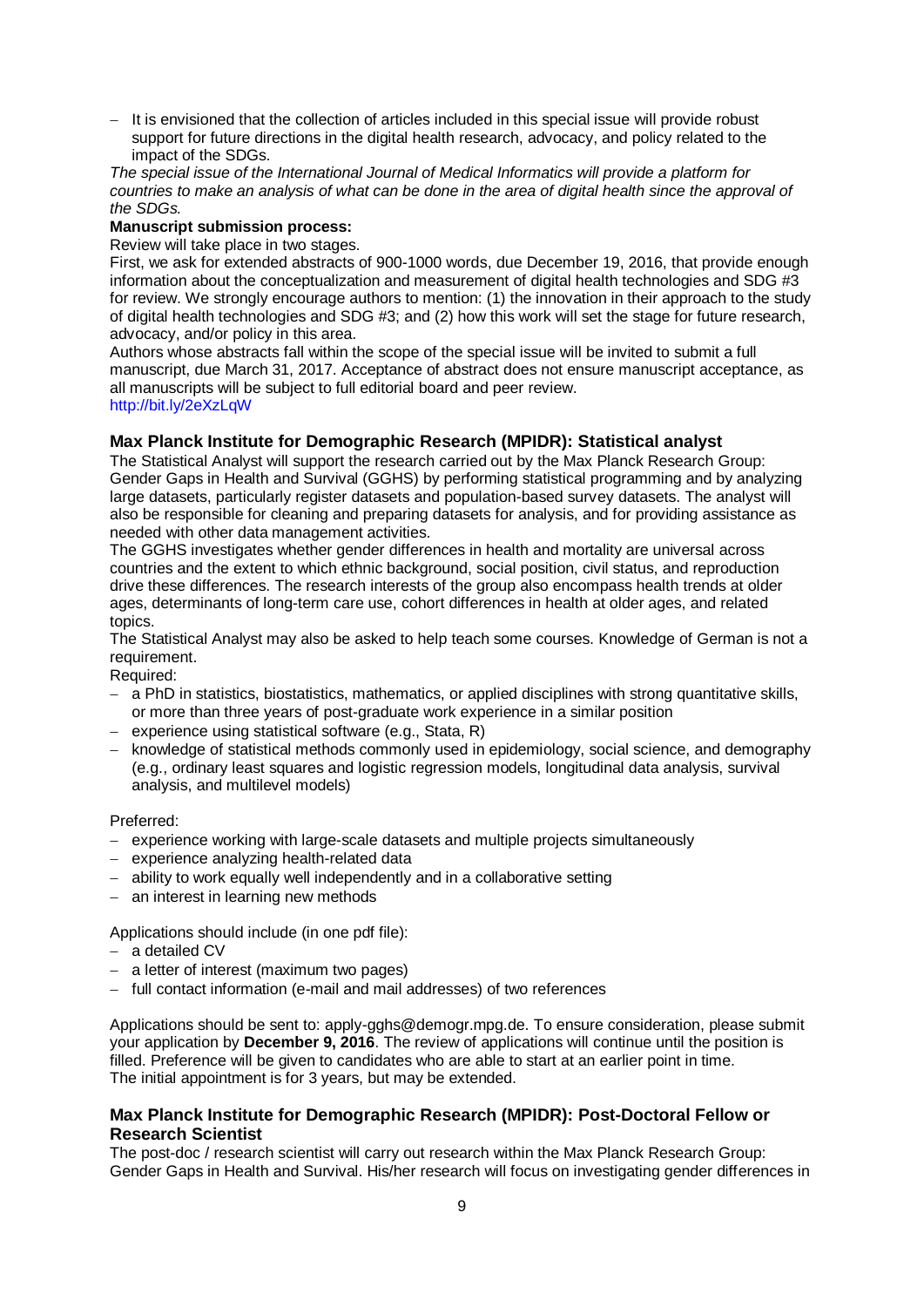health and mortality by ethnic background, and on examining the respective roles of social position, civil status and reproduction in driving these differences. The research interests of the group also encompass health trends at older ages, determinants of long-term care use, cohort differences in health at older ages, and related topics.

The post-doc may also be asked to help teach some courses, co-supervise PhD students, organize workshops and lectures, and assist in the daily running of the group. Knowledge of German is not a requirement.

Qualifications/Requirements

- a PhD in epidemiology/public health, demography, sociology, statistics, or related fields
- a strong publication record (depending on career stage)
- strong quantitative skills and experience with individual-level data analysis
- a keen interest in health and mortality research and in working with large longitudinal data, such as register data
- $-$  a clear research plan, and a clear idea of how this plan fits within the overall research profile of the group
- $-$  the ability to work equally well independently and in a collaborative setting
- an excellent command of English, both in writing and in speaking
- an international network or a record of international collaboration is an advantage

Applications should include (in one pdf file):

1. a detailed CV (incl. honors, awards, and publications)

2. a two-page motivation letter that provides a clear picture of your current research activities and future research plans, describes how your interests align with the group's interests, and explains how you meet the selection criteria for this position

3. full contact information (e-mail and mail addresses) of two references

Applications should be sent to: appl-gghs@demogr.mpg.de. To ensure consideration, submit your application by **December 9, 2016.** The review of applications will continue until the position is filled. Preference will be given to candidates who are able to start at an earlier point in time. The initial Post-doc/Research Scientist appointment is for three years, but may be extended. Compensation for the appointment, which is based on salary level 14 of the German TVöD system, may vary depending on the qualifications of the candidate and is subject to the rules that apply to federal employees in Germany.

# <span id="page-9-0"></span>**6. Interesting news**

## **Tax on sugary foods and drinks backed by World Health Organisation**

The World Health Organization (WHO) has added its support to countries which place a "sugar tax" on soft drinks. A new report from the body found that raising prices by 20% or more results in lower consumption and "improved nutrition."

<http://www.bbc.com/news/health-37620087>

## **Academic Network on Sexual Health and Rights Policy (ANSER)**

On 30 November, ANSER will be officially launched in Gent. This event will be followed immediately by an international conference on 1 and 2 December. The ANSER network unites 17 academic institutions from around the world and is funded by Ghent University and coordinated by ICRH. Speakers at the launch event will include Elke Sleurs (Belgian State Secretary for Science Policy) and Neil Datta (Secretary of the European Parliamentary Forum on Population and development). The purpose of the conference is to present research results in the field of SRHR, discuss their implications for policy and link researchers with policy makers. The conference is open to all researchers, policy makers, students and others that are interested in SRHR policy research. You can register for the launch and the conference on: anser@ugent.be ANSER website: <http://www.ugent.be/anser/en>

#### Call for abstracts

Within the context of the ANSER conference (see above) we are inviting colleagues and students from universities and organisations worldwide to present their research on sexual and reproductive health and rights. The presentations have to address a topic related to SRHR and should make a link to policy. The best abstracts will be selected for oral and poster presentation. Abstracts should be limited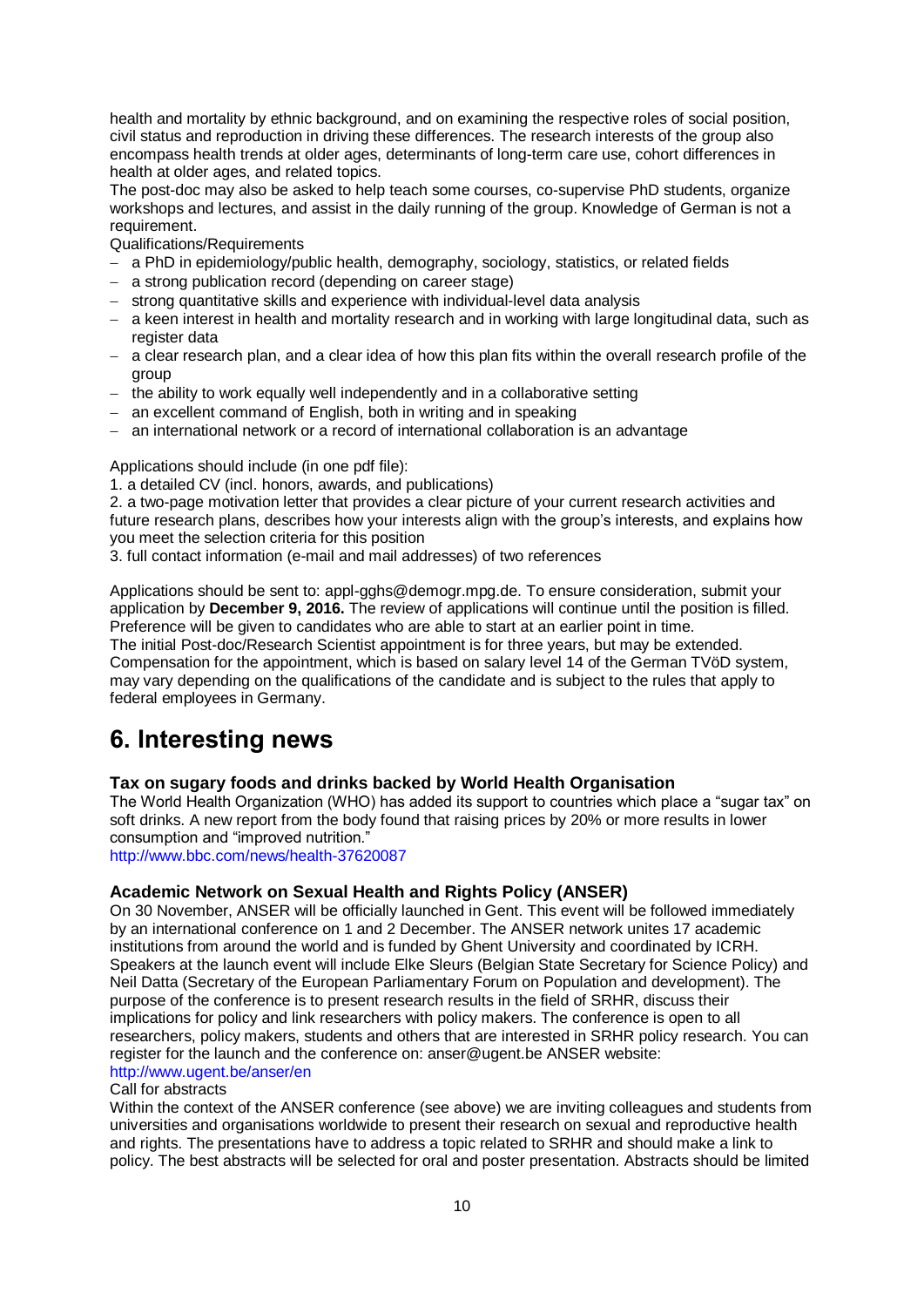to maximum 2,000 characters and follow this structure:  $\rightarrow$  Title, authors, affiliation  $\rightarrow$  Background / problem statement →Objectives →Methods →Results →Conclusions/Discussion →Key words: 3-5 Abstracts have to be submitted to anser@ugent.be before 15 October 2016. A scientific committee of senior experts from Network member institutions will conduct a peer review and the final selection of the posters will be announced before 31 October 2016. More information: anser@ugent.be

### **Effective emissions limits in Europe could save thousands of lives every year**

Effective emissions limits could save thousands of lives every year, yet more than half of coal power stations in Europe are operating with 'permission to pollute' above limits set in EU law. These are the findings of a new report 'Lifting Europe's Dark Cloud: How cutting coal saves lives' published today by the European Environmental Bureau (EEB), the Health and Environment Alliance (HEAL), Climate Action Network (CAN) Europe, WWF and Sandbag.

[https://www.sciencedaily.com/releases/20...](http://www.sciencedaily.com/releases/2016/10/161010221050.htm?utm_source=feedburner&utm_medium=email&utm_campaign=Feed%3A+sciencedaily%2Fscience_society%2Fpublic_health+%28Public+Health+News+--+Scien)

## **1.7 million children started secondary school overweight or obese in last decade in England**

During the last decade, 1,655,000 children have started secondary school overweight or obese in England, according to new calculations by Cancer Research UK for World Obesity Day. [https://www.sciencedaily.com/releases/20...](https://www.sciencedaily.com/releases/2016/10/161010220922.htm?utm_source=feedburner&utm_medium=email&utm_campaign=Feed%3A+sciencedaily%2Fscience_society%2Fpublic_health+%28Public+Health+News+--+Scien)

### **Global burden of disease study 2015 assesses the state of the world's health**

Researchers have completed the most up-to-date analysis on the state of the world's health to equip governments and donors with evidence to identify national health challenges and priorities for intervention. This massive effort brings together 1870 independent experts in 127 countries and territories as part of the Global Burden of Disease, Injuries, and Risk Factors (GBD) 2015 study collaboration.

[https://www.sciencedaily.com/releases/20...](https://www.sciencedaily.com/releases/2016/10/161006102549.htm?utm_source=feedburner&utm_medium=email&utm_campaign=Feed%3A+sciencedaily%2Fscience_society%2Fpublic_health+%28Public+Health+News+--+Scien)

### **When is maternal immunization ethically justified?**

Vaccination during pregnancy can protect women, fetuses and newborn children against infectious diseases – especially in developing countries. Maternal immunization however also raises ethical questions. One expert has made a first systematic analysis of the ethics of maternal immunization, concluding that vaccination during pregnancy is ethically appropriate if it can protect mother or child against a concrete risk of a dangerous infection

[https://www.sciencedaily.com/releases/20...](https://www.sciencedaily.com/releases/2016/10/161005124250.htm?utm_source=feedburner&utm_medium=email&utm_campaign=Feed%3A+sciencedaily%2Fscience_society%2Fpublic_health+%28Public+Health+News+--+Scien)

### **Health of Europe revealed in new report**

A new report compares health attitudes across 21 European countries. Findings show that women are more likely to suffer from depression and headaches, and men are much more likely to smoke and view themselves as overweight. The UK and Portugal display highest binge drinking rates, and across Europe, men consume almost twice as much alcohol as women. [https://www.sciencedaily.com/releases/20...](https://www.sciencedaily.com/releases/2016/10/161023190554.htm?utm_source=feedburner&utm_medium=email&utm_campaign=Feed%3A+sciencedaily%2Fscience_society%2Fpublic_health+%28Public+Health+News+--+Scien)

#### **Cars vs. health: New paper suggests strategies for healthier planning**

Automobiles -- and the planning and infrastructure to support them -- are making our cities sick, says an international group of researchers. The first of a new series of articles explores these connections and suggests several planning alternatives for better health. [https://www.sciencedaily.com/releases/20...](https://www.sciencedaily.com/releases/2016/10/161014153101.htm?utm_source=feedburner&utm_medium=email&utm_campaign=Feed%3A+sciencedaily%2Fscience_society%2Fpublic_health+%28Public+Health+News+--+Scien)

# <span id="page-10-0"></span>**7. Upcoming courses and conferences**

**GOING**@INTERNATIONAL »medicine & health«

**Education, Training & Career** 

[Going International](http://www.goinginternational.eu/) is the first source for finding courses, seminars, congresses and other events in the fields of medicine & health. Going International is Europe's biggest service provider and information platform and serves as an interface between organisers and participants of events. Going International is an official partner of EUPHA.

Title: **[Maastricht University Health Care Leadership Course](https://www.maastrichtuniversity.nl/education/maastricht-university-executive-healthcare-leadership-programme)** Date / location: 2 Nov 2016 - 5 Nov 2016 / Maastricht, The Netherlands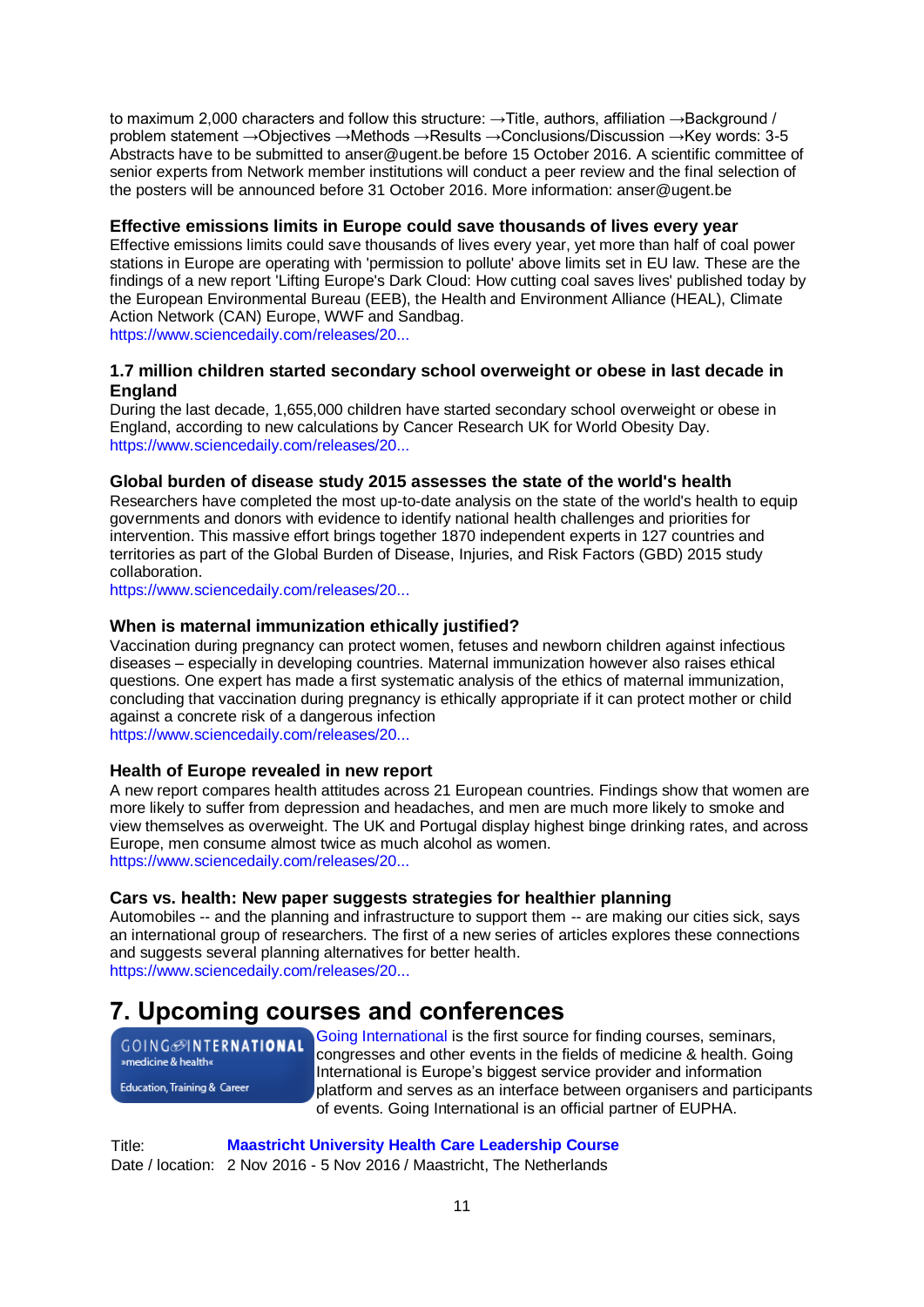| Organiser:                               | Faculty of Health, Medicine and Life Sciences, Maastricht University                                                                                                                              |
|------------------------------------------|---------------------------------------------------------------------------------------------------------------------------------------------------------------------------------------------------|
| Title:<br>Date / location:<br>Organiser: | 13th Annual Health Policy and Management Fall Institute<br>7 Nov 2016 - 26 Nov 2016 / Barcelona, Spain<br>John Hopkins Bloomberg school of Public Health                                          |
| Title:                                   | How to plan succesfully? A focus on priority setting, resource allocation and<br>strategic planning for health                                                                                    |
| Organiser:                               | Date / location: 14 Nov 2016 - 2 Dec 2016 / Ifakara, Tanzania<br><b>Swiss TPH</b>                                                                                                                 |
| Title:<br>Organiser:                     | <b>AICR Research Conference</b><br>Date / location: 14 Nov 2016 - 16 Nov 2016 / North Bethesda, United States<br>American Institute for Cancer Research                                           |
| Title:<br>Organiser:                     | International Conference on advances in medical and health science<br>Date / location: 23 Nov 2016 - 25 Nov 2016 / Chaing Rai Provice, Thailand<br>Mae Fah Luang University (host), WHO (co-host) |
| Title:<br>Date / location:<br>Organiser: | NHS Sustainability and Transformation Plans: Footprints for the future<br>30 Nov 2016 / Salford, United Kingdom<br>University of Salford, Manchester                                              |
| Title:<br>Organiser:                     | <b>One Health EcoHealth 2016</b><br>Date / location: 4 Dec 2016 - 7 Dec 2016 / Melbourne, Australia<br>International Association for Ecology and Health                                           |
| Title:<br>Date / location:<br>Organiser: | Pregnancy and programming and later risk of obesity related disease<br>12 Dec 2016 - 16 Dec 2016 / Frederiksberg, Denmark<br>Graduate school of Health and Medical Sciences                       |
| Title:                                   | Trajectoires Migratoires et santé Autour de la Naissance - Regards croisés sur<br>les pratiques et la recherche                                                                                   |
| Organiser:                               | Date / location: 2 Feb 2017 - 3 Feb 2017 / Brussels, Belgium<br>University of Montreal, University of Geneva and the Free University of Brussels                                                  |
| Title:                                   | 31st International Papillomavirus Conference and Clinical and Public Health<br><b>Workshops (HPV 2017)</b>                                                                                        |
| Date / location:<br>Organiser:           | 28 Feb 2017 - 4 Mar 2017 / Cape Town, South Africa<br>International Papillomavirus Society                                                                                                        |
| Title:                                   | hospital-based interventions to contain antibiotic resistance in low-resource<br><b>settings</b>                                                                                                  |
| Date / location:<br>Organiser:           | 6 Mar 2017 - 24 Mar 2017 / Antwerp, Belgium<br>Institute of Tropical Medicine in Antwerp                                                                                                          |
| Title:<br>Organiser:                     | <b>15th World Congres on Public Health</b><br>Date / location: 3 Apr 2017 - 7 Apr 2017 / Melbourne, Australia<br>WFPHA and Tunisian Association of Health Promotion                               |
| Title:                                   | Health Promoting Health Care in times of crises - lessons from the past,<br>directions for the future                                                                                             |
| Date / location:<br>Organiser:           | 12 Apr 2017 - 14 Apr 2017 / Vienna, Austria<br>Austrian HPH-Network and WHO-CC for Health Promotion in Hospitals and Health                                                                       |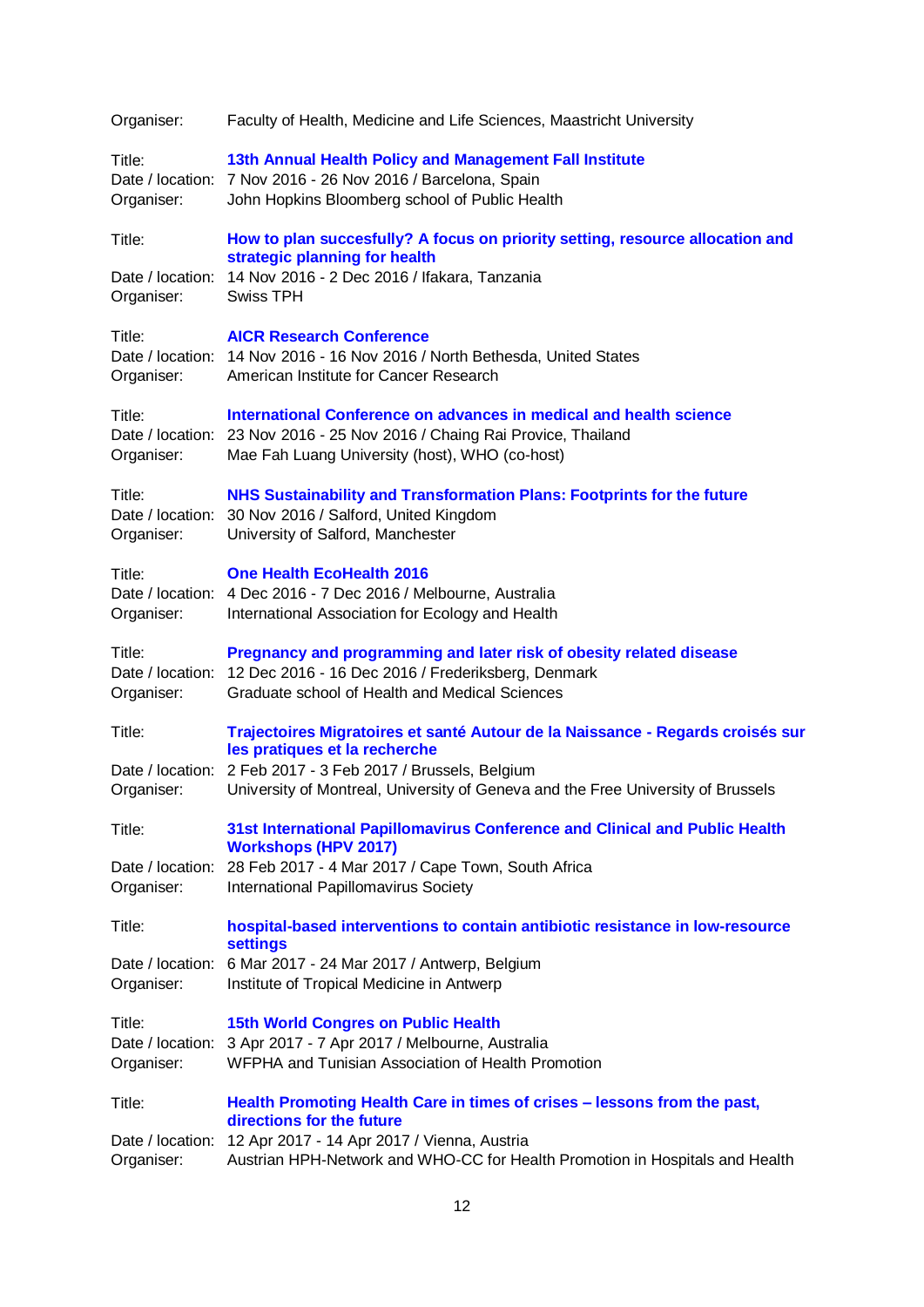| Title:<br>Organiser:                     | <b>European Training Consortium summer school - Public Health Assets</b><br>Date / location: 16 Jul 2017 - 29 Jul 2017 / Alicante, Spain<br>European Training Consortium in Public Health and Health Promotion |
|------------------------------------------|----------------------------------------------------------------------------------------------------------------------------------------------------------------------------------------------------------------|
| Title:<br>Date / location:<br>Organiser: | The Sixth ESWI Influenza Conference<br>10 Sep 2017 - 13 Sep 2017 / Riga, Latvia<br><b>ESWI</b>                                                                                                                 |
| Title:<br>Date / location:<br>Organiser: | Healthy aging at the crossroads: challenges and need for further action<br>21 Sep 2017 - 23 Sep 2017 / Istanbul, Turkey<br>The Healthy Community Association                                                   |
| Title:<br>Date / location:<br>Organiser: | 14th International Conference on Urban Health<br>26 Sep 2017 - 29 Sep 2017 / Coimbra, Portugal<br><b>ISUH</b>                                                                                                  |
| Title:<br>Organiser:                     | 8th International Conference of EBHC Teachers and Developers<br>Date / location: 25 Oct 2017 - 28 Oct 2017 / Taormina, Italy<br><b>GIMBE Foundation</b>                                                        |
| Title:<br>Organiser:                     | <b>IDF congress 2017</b><br>Date / location: 4 Dec 2017 - 8 Dec 2017 / Abu Dhabi<br>International Diabetes Federation                                                                                          |
| Title:                                   | 1st World Congress on Migration, Ethnicity, Race and Health - Diversity and<br>health                                                                                                                          |
| Date / location:                         | 17 May 2018 - 19 May 2018 / Edinburgh, Scotland                                                                                                                                                                |
| Title:<br>Date / location:               | The future of healthy living<br>19 Jan 2019 / Salford, United Kingdom                                                                                                                                          |

Care at Austrian Public Health Institute

# <span id="page-12-0"></span>**8. Interesting publications**

Organiser: University of Salford

#### **Data Resource Profile: WHO Health Equity Monitor (HEM)**

*Ahmad Reza Hosseinpoor, Nicole Bergen, Anne Schlotheuber, Cesar Victora, Ties Boerma, Aluisio J.D. Barros Int. J. Epidemiol. Advance Access, 2016, 1–7 Published online: 4 October 2016* <http://bit.ly/2egXbZ2>

**The associations between domain-specific sedentary behaviours and dietary habits in European adults: a cross-sectional analysis of the SPOTLIGHT survey** [http://bmcpublichealth.biomedcentral.com...](http://bmcpublichealth.biomedcentral.com/articles/10.1186/s12889-016-3708-3#Abs1)

### **Understanding how dogs encourage and motivate walking: cross-sectional findings from RESIDE**

[http://bmcpublichealth.biomedcentral.com...](http://bmcpublichealth.biomedcentral.com/articles/10.1186/s12889-016-3660-2#Abs1)

#### **Enhancing health care equity with Indigenous populations: evidence-based strategies from an ethnographic study**

*Annette J. Browne, Colleen Varcoe, Josée Lavoie, Victoria Smye, Sabrina T. Wong, Murry Krause, David Tu, Olive Godwin, Koushambhi Khan and Alycia Fridkin*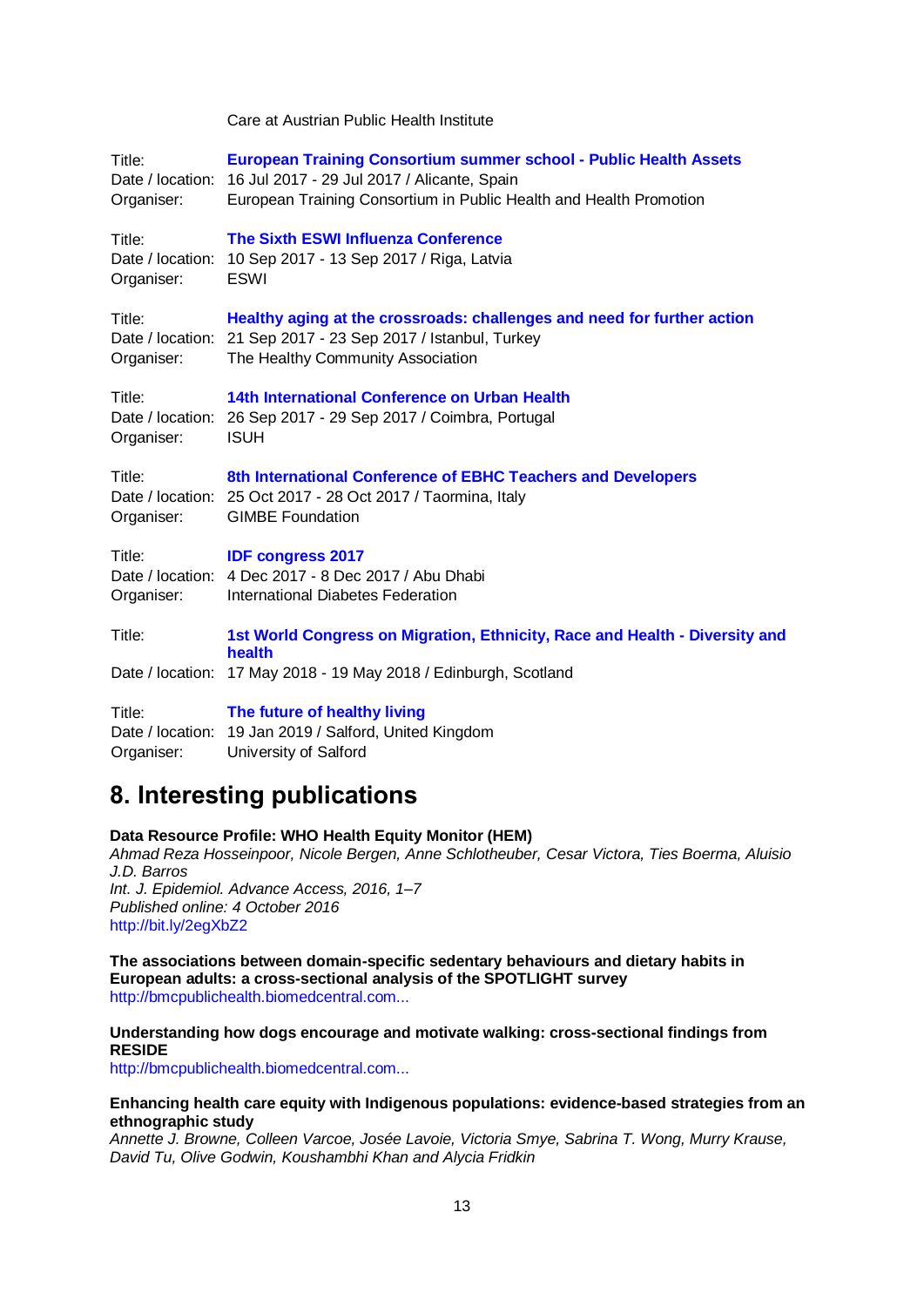*BMC Health Services Research (2016) 16:544* <http://bit.ly/2cXiUXH>

**A randomised controlled trial of three very brief interventions for physical activity in primary care**

[http://bmcpublichealth.biomedcentral.com...](http://bmcpublichealth.biomedcentral.com/articles/10.1186/s12889-016-3684-7#Abs1)

**Comparison of pharmaceutical, illicit drug, alcohol, nicotine and caffeine levels in wastewater with sale, seizure and consumption data for 8 European cities** [http://bmcpublichealth.biomedcentral.com...](http://bmcpublichealth.biomedcentral.com/articles/10.1186/s12889-016-3686-5#Abs1)

**Health Financing Assessment and Policy Analysis toward Universal Health Coverage: A Systematic Review of Qualitative Research** 

*Minoo Alipouri Sakha, Arash Rashidian, Mohammad Bazyar, Ali Akbari Sari, Shahram Yazdani, Abbas Vosough Moghadam Global Journal of Health Science, Vol 9, No 5 (2017) Published online: 28 September 2016* <http://bit.ly/2dpRQi3>

**Gender difference and effect of pharmacotherapy: findings from a smoking cessation service** [http://bmcpublichealth.biomedcentral.com...](http://bmcpublichealth.biomedcentral.com/articles/10.1186/s12889-016-3672-y#Abs1)

**Perceived effective and feasible strategies to promote healthy eating in young children: focus groups with parents, family child care providers and daycare assistants** [http://bmcpublichealth.biomedcentral.com...](http://bmcpublichealth.biomedcentral.com/articles/10.1186/s12889-016-3710-9#Abs1)

**Violence against children in Latin America and Caribbean countries: a comprehensive review of national health sector efforts in prevention and response**

*Andrea L. Wirtz, Carmen Alvarez, Alessandra C. Guedes, Luisa Brumana, Cecilie Modvar, Nancy Glass*

*BMC Public Health BMC series – open, inclusive and trusted 2016 16:1006 Published online: 22 September 2016* <http://bit.ly/2dxrOMO>

# <span id="page-13-0"></span>**9. European Commission news**

**Alcohol** [13-14 October 2016, Lisbon: Joint Action on Reducing Alcohol-related Harm shares its](http://ec.europa.eu/dgs/health_food-safety/dyna/enews/enews.cfm?al_id=1725)  [results](http://ec.europa.eu/dgs/health_food-safety/dyna/enews/enews.cfm?al_id=1725)

#### **Blood, tissues and organs**

[Summary of the 2015 annual reporting of serious adverse reactions and events for blood and blood](http://ec.europa.eu/health/blood_tissues_organs/docs/2015_sare_blood_summary_en.pdf)  [components](http://ec.europa.eu/health/blood_tissues_organs/docs/2015_sare_blood_summary_en.pdf)

[European Organ Donation Day: Read the blog piece by Commissioner Andriukaitis](https://ec.europa.eu/commission/2014-2019/andriukaitis/blog/european-organ-donation-day-2016-organ-donation-gift-hope_en) [European Organ Donation Day: See the NEW infographic on organs, blood, tissues and cells in the](http://ec.europa.eu/health/blood_tissues_organs/publications/index_en.htm)  [EU](http://ec.europa.eu/health/blood_tissues_organs/publications/index_en.htm)

[Ad-hoc stakeholder meetings: call for expressions of interest](http://ec.europa.eu/health/blood_tissues_organs/consultations/call_adhocstakeholdermeeting_en.htm)

#### **Cross-border care**

[Crossing a border for a medical treatment: Commission publishes data from 23 Member States](http://europa.eu/rapid/midday-express-24-10-2016.htm#15) [Member State Data on cross-border healthcare -](http://ec.europa.eu/health/cross_border_care/docs/2015_msdata_en.pdf) Year 2015 [Conference on cross-border healthcare Directive "Towards amplified awareness of EU rights to cross](http://ec.europa.eu/health/cross_border_care/events/ev_20161024_en.htm#c)[border care" \(24 October 2016\)](http://ec.europa.eu/health/cross_border_care/events/ev_20161024_en.htm#c) Programme updated

#### **Endocrine Disruptors**

[Minutes of the last meetings with experts and Member States](http://ec.europa.eu/health/endocrine_disruptors/next_steps/index_en.htm) **Health systems performance assessment**  [7th meeting of the Expert Group on Health Systems Performance Assessment \(HSPA\) \(23 September](http://ec.europa.eu/health/systems_performance_assessment/docs/ev_20160923_mi_en.pdf)  [2016\)](http://ec.europa.eu/health/systems_performance_assessment/docs/ev_20160923_mi_en.pdf) Minutes of the meeting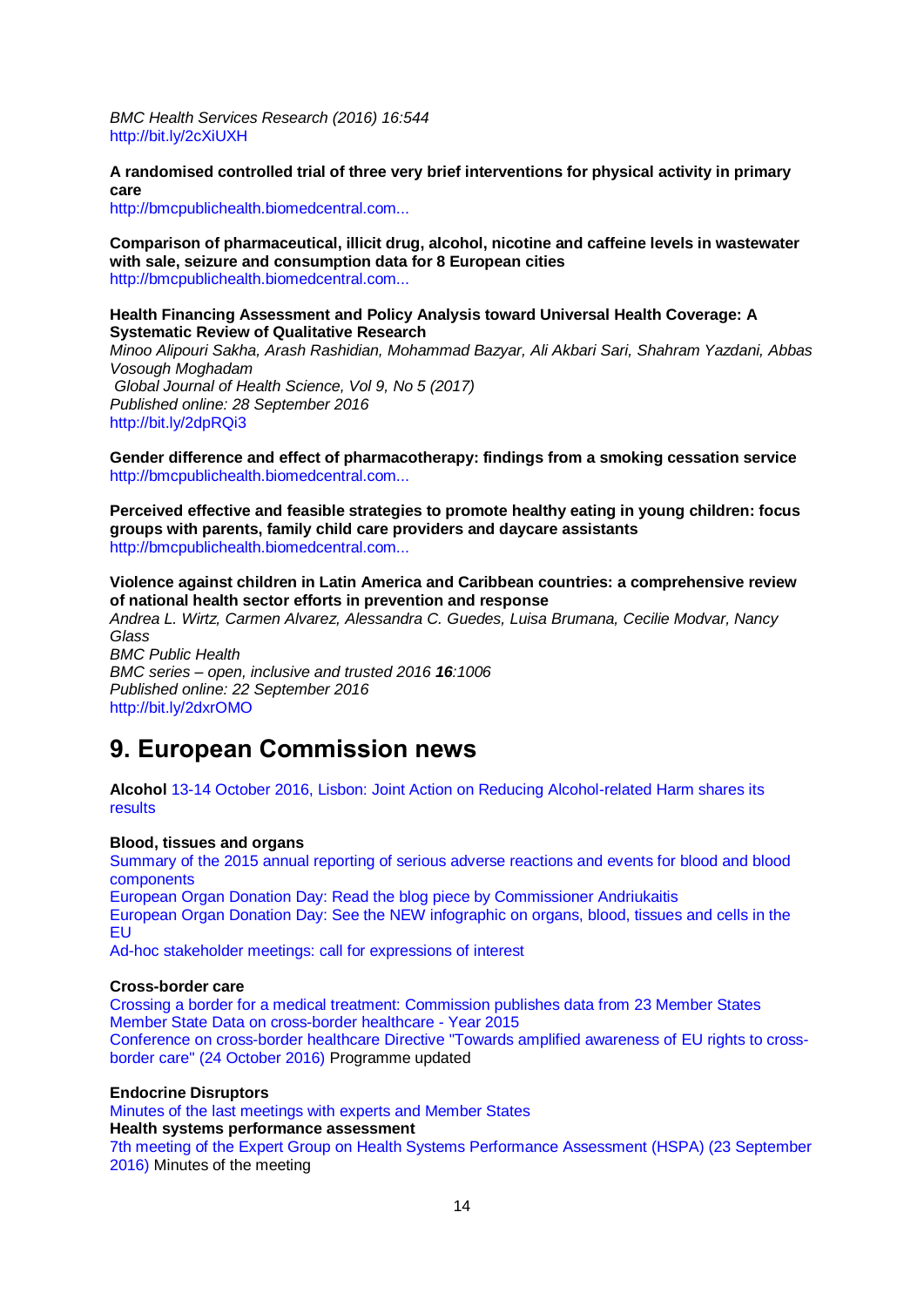ECFIN publication - [Health Systems and Fiscal Sustainability](http://ec.europa.eu/economy_finance/publications/eeip/ip037_en.htm)

#### **Health technology assessment**

[Commission launches public consultation on strengthening EU cooperation on Health Technology](http://ec.europa.eu/dgs/health_food-safety/dyna/enews/enews.cfm?al_id=1726)  **[Assessment](http://ec.europa.eu/dgs/health_food-safety/dyna/enews/enews.cfm?al_id=1726)** 

#### **Health-EU Newsletter**

["Strengthening Vigilance in the field of Substances of Human Origin across the EU"](http://ec.europa.eu/health/newsletter/181/newsletter_en.htm) Editorial by Alessandro Nanni Costa, Director General, Italian National Transplant Centre and Giancarlo Liumbruno, Director General, Italian National Blood Centre

#### **Nutrition and physical activity**

Good work needs an audience – ['Together' at Europe's health conferences](http://ec.europa.eu/health/nutrition_physical_activity/projects/ep_funded_projects_en.htm#fragment2) [Almost 1 adult in 6 in the EU is considered obese](http://ec.europa.eu/eurostat/documents/2995521/7700898/3-20102016-BP-EN.pdf/c26b037b-d5f3-4c05-89c1-00bf0b98d646) Eurostat press release [1 in 7 persons aged 15 or over eats at least 5 portions of fruit or vegetables daily… while 1 in 3 does](http://ec.europa.eu/eurostat/documents/2995521/7694616/3-14102016-BP-EN.pdf/1234ac94-27fd-4640-b9be-427a42d54881)  [not eat any fruit or vegetables every day](http://ec.europa.eu/eurostat/documents/2995521/7694616/3-14102016-BP-EN.pdf/1234ac94-27fd-4640-b9be-427a42d54881) Eurostat press release 'We Love Eating' in Catalonia – [Pilot project once again proves its transferability](http://ec.europa.eu/health/nutrition_physical_activity/projects/ep_funded_projects_en.htm#fragment1)

#### **Preparedness and response**

[Health Security Committee information meeting on migrant health action: health needs, existing](http://ec.europa.eu/health/preparedness_response/docs/ev_20160928_flash_en.pdf)  [activities and future action at EU level \(28 September 2016\)](http://ec.europa.eu/health/preparedness_response/docs/ev_20160928_flash_en.pdf) Flash report

#### **Public Health**

[5 calls for proposals on Public Health topics: Rare Diseases, mental health, chronic and rheumatic](http://ec.europa.eu/dgs/health_food-safety/funding/grants_en.htm)  [diseases, breast cancer](http://ec.europa.eu/dgs/health_food-safety/funding/grants_en.htm)

# <span id="page-14-0"></span>**10. European Centre for Disease Prevention and Control news**

#### **Eurosurveillance, Volume 21, Issue 43, 27 October 2016**

In this issue:

Compared with 2014, newly diagnosed syphilis cases increased by 19% to a total of 6,834 cases in 2015 in Germany with men accounting for 93.8% of cases.

#### SURVEILLANCE AND OUTBREAK REPORTS

Increased incidence of syphilis in men who have sex with men and risk management strategies, Germany, 2015

<http://www.eurosurveillance.org/ViewArticle.aspx?ArticleId=22627>

#### RESEARCH ARTICLES

People living with HIV in Estonia: engagement in HIV care in 2013 <http://www.eurosurveillance.org/ViewArticle.aspx?ArticleId=22624>

Real-time real-world analysis of seasonal influenza vaccine effectiveness: method development and assessment of a population-based cohort in Stockholm County, Sweden, seasons 2011/12 to 2014/15 <http://www.eurosurveillance.org/ViewArticle.aspx?ArticleId=22625>

#### **NEWS**

Open Access Week, 24 to 30 October <http://www.eurosurveillance.org/ViewArticle.aspx?ArticleId=22626>

#### **Eurosurveillance, Volume 21, Issue 42, 20 October 2016**

In this issue:

Effectiveness of inactivated trivalent influenza vaccine in preventing hospitalisation for influenza A at 55% (95% CI: 42-64) in Japanese children during the 2014/15 season.

## SURVEILLANCE AND OUTBREAK REPORTS

Trivalent inactivated influenza vaccine effective against influenza A(H3N2) variant viruses in children during the 2014/15 season, Japan

<http://www.eurosurveillance.org/ViewArticle.aspx?ArticleId=22619>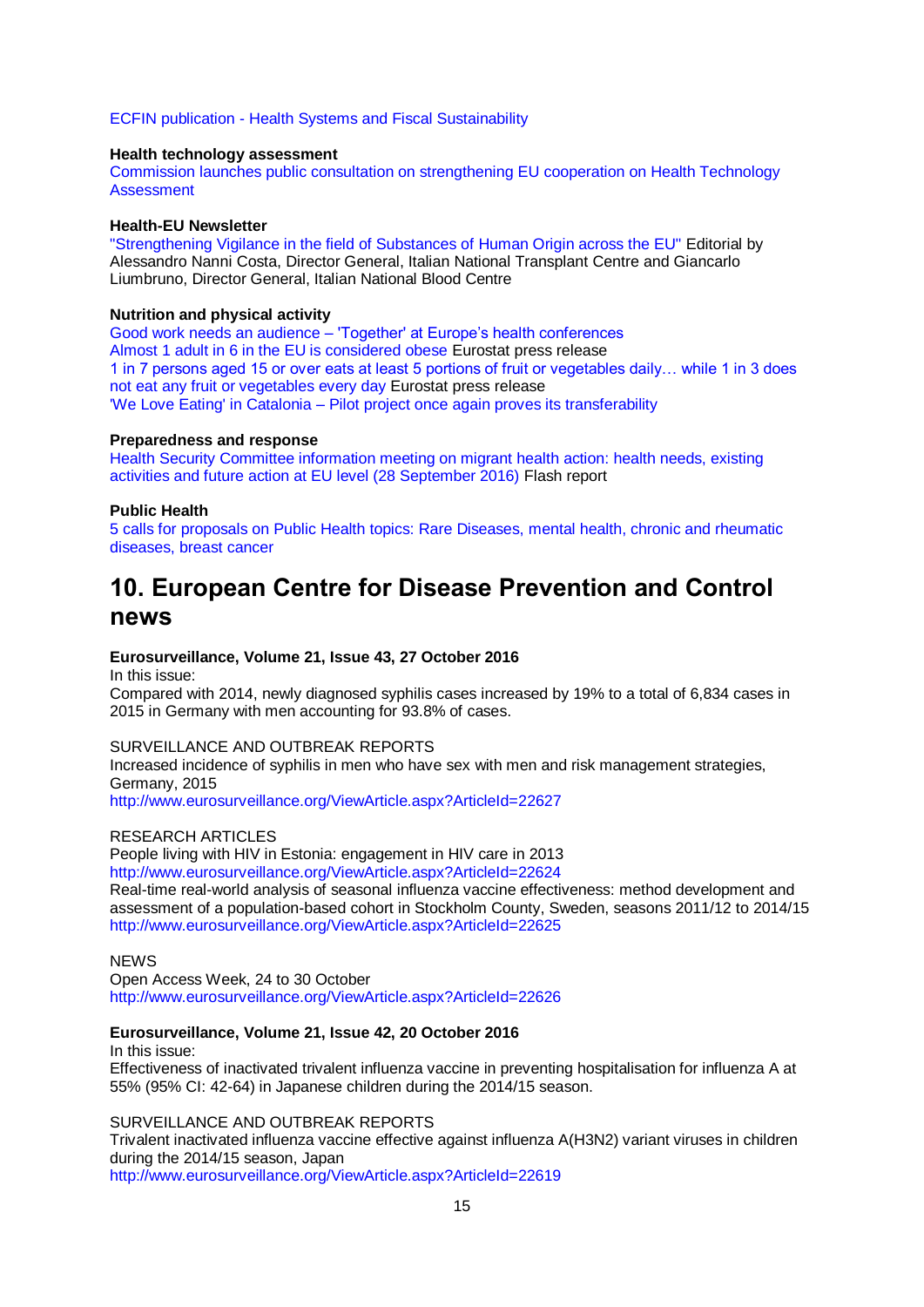#### REVIEW ARTICLES

Herd effect from influenza vaccination in non-healthcare settings: a systematic review of randomised controlled trials and observational studies <http://www.eurosurveillance.org/ViewArticle.aspx?ArticleId=22622>

#### RESEARCH ARTICLES

Prolonged colonisation with Escherichia coli O25:ST131 versus other extended-spectrum betalactamase-producing E. coli in a long-term care facility with high endemic level of rectal colonisation, the Netherlands, 2013 to 2014 <http://www.eurosurveillance.org/ViewArticle.aspx?ArticleId=22617>

#### **NEWS**

ECDC launches public consultation on rotavirus vaccination in infancy <http://www.eurosurveillance.org/ViewArticle.aspx?ArticleId=22621>

**MISCELLANEOUS** Authors' correction for Euro Surveill. 2016;21(41) <http://www.eurosurveillance.org/ViewArticle.aspx?ArticleId=22623>

#### **Eurosurveillance, Volume 21, Issue 41, 13 October 2016**

In this issue:

A report that gastroenteritis and diarrhoea cases identified by syndromic surveillance during a boil water notice possibly resulted from healthcare seeking behaviour changes driven by media attention

#### SURVEILLANCE AND OUTBREAK REPORTS

The potential impact of media reporting in syndromic surveillance: an example using a possible *Cryptosporidium* exposure in North West England, August to September 2015 <http://www.eurosurveillance.org/ViewArticle.aspx?ArticleId=22610> Improving influenza virological surveillance in Europe: strain-based reporting of antigenic and genetic characterisation data, 11 European countries, influenza season 2013/14 <http://www.eurosurveillance.org/ViewArticle.aspx?ArticleId=22612>

LETTERS

Letter to the editor: A norovirus intervariant GII.4 recombinant in Victoria, Australia, June 2016: the next epidemic variant? Reflections and a note of caution

<http://www.eurosurveillance.org/ViewArticle.aspx?ArticleId=22614>

Authors reply: A norovirus intervariant GII.4 recombinant in Victoria, Australia, June 2016: the next epidemic variant? Reflections and a note of caution

<http://www.eurosurveillance.org/ViewArticle.aspx?ArticleId=22615>

#### **Eurosurveillance, Volume 21, Issue 40, 06 October 2016** In this issue:

Eurosurveillance listed as journal fully participating in PubMed Central with automatic uploads of articles

#### SURVEILLANCE AND OUTBREAK REPORT

Outbreak of *Salmonella* Enteritidis linked to the consumption of frozen beefburgers received from a food bank and originating from Poland: northern France, December 2014 to April 2015 <http://www.eurosurveillance.org/ViewArticle.aspx?ArticleId=22605>

#### RESEARCH ARTICLE

Tuberculosis contact investigations associated with air travel in Ireland, September 2011 to November 2014

<http://www.eurosurveillance.org/ViewArticle.aspx?ArticleId=22599>

LETTERS

Letter to the editor: Regarding the editorial by Penttinen and Friede